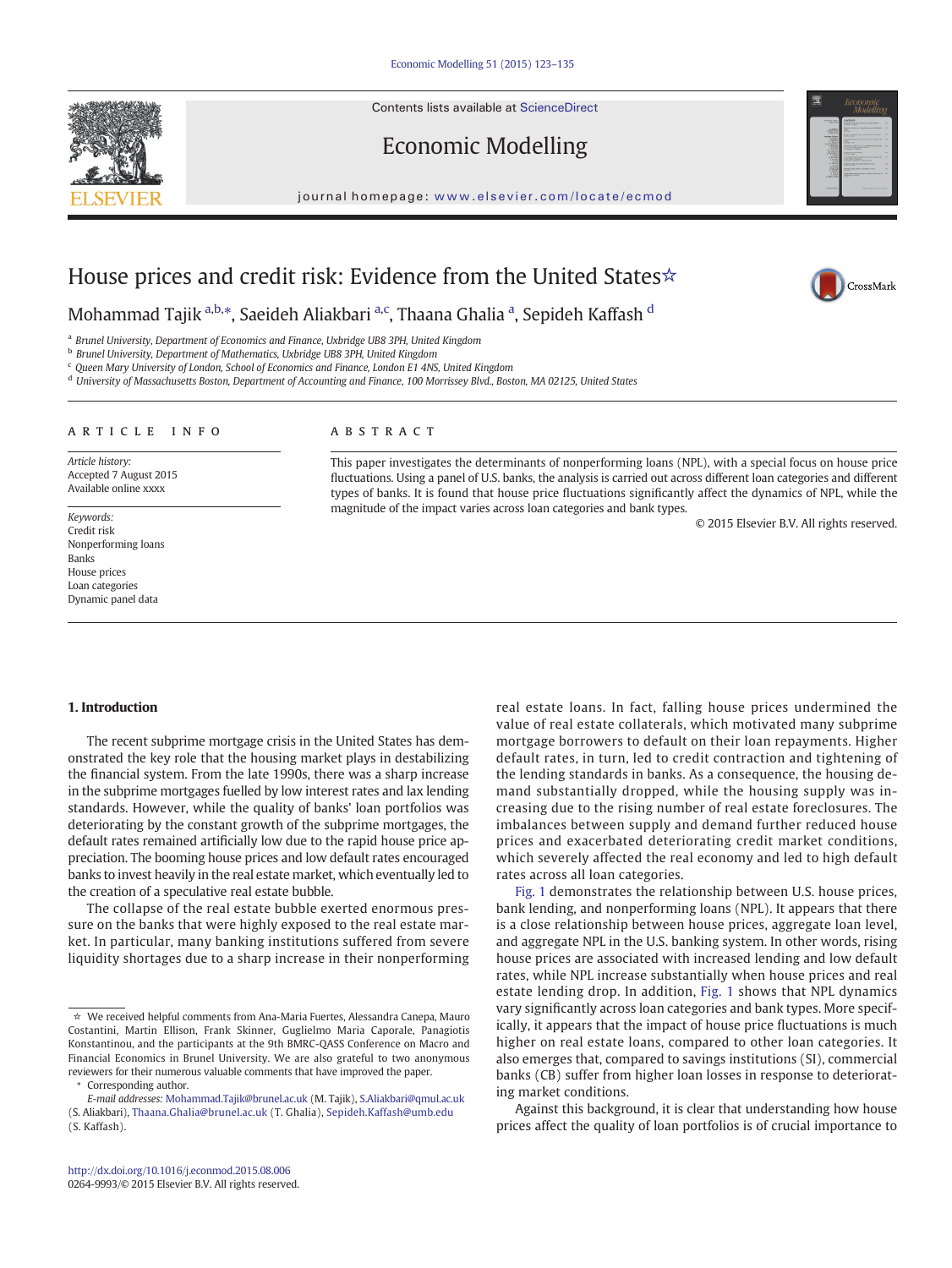<span id="page-1-0"></span>

Fig. 1. House Price Index, aggregate lending behavior, and NPL dynamics across loan categories and bank types. Sources: FHFA and FDIC.

financial institutions and regulators interested in maintaining financial stability. Accordingly, this study uses dynamic panel data models to empirically investigate the impact of house price fluctuations on the evolution of NPL across U.S. banks. The analysis is further extended by examining if this relationship varies across different loan categories and different types of banks.

This paper complements the existing literature in several ways. First, we specifically examine the impact of house price fluctuations on the quality of loan portfolios at bank-level. Available empirical works focus primarily on the role of house prices in destabilizing the banking system as a whole (see, e.g., [Reinhart and Rogoff \(2008\)](#page-12-0); [Barrell et al.](#page-11-0) [\(2010\)](#page-11-0)), while the impact of house prices on the quality of loan portfolios in individual banks is less investigated. Closely related to this particular aspect of our analysis, [Pan and Wang \(2013\)](#page-12-0) study the threshold effects of income growth on the relationship between house prices and NPL. However, [Pan and Wang \(2013\)](#page-12-0) only consider the asymmetric impact of house prices on NPL, whereas other credit risk determinants may also have asymmetric effects on default rates. In this empirical study, we account for potential asymmetric effects of all credit risk determinants on default rates by investigating NPL dynamics during different time periods.

Second, to the best of our knowledge, this is the first study that investigates how different loan categories are affected by house price movements. Using aggregate NPL to examine the relationship between house prices and the quality of loan portfolios may be challenged as the composition of loan portfolios varies widely across banking institutions [\(Louzis et al., 2012](#page-12-0)). In addition, it is evident in Fig. 1 that NPL dynamics vary substantially across different loan categories. Therefore, it is essential to investigate the sensitivity of different loan categories to house price fluctuations in order to develop an insight for financial regulators to provide better regulatory practices for individual banks with different loan portfolio compositions.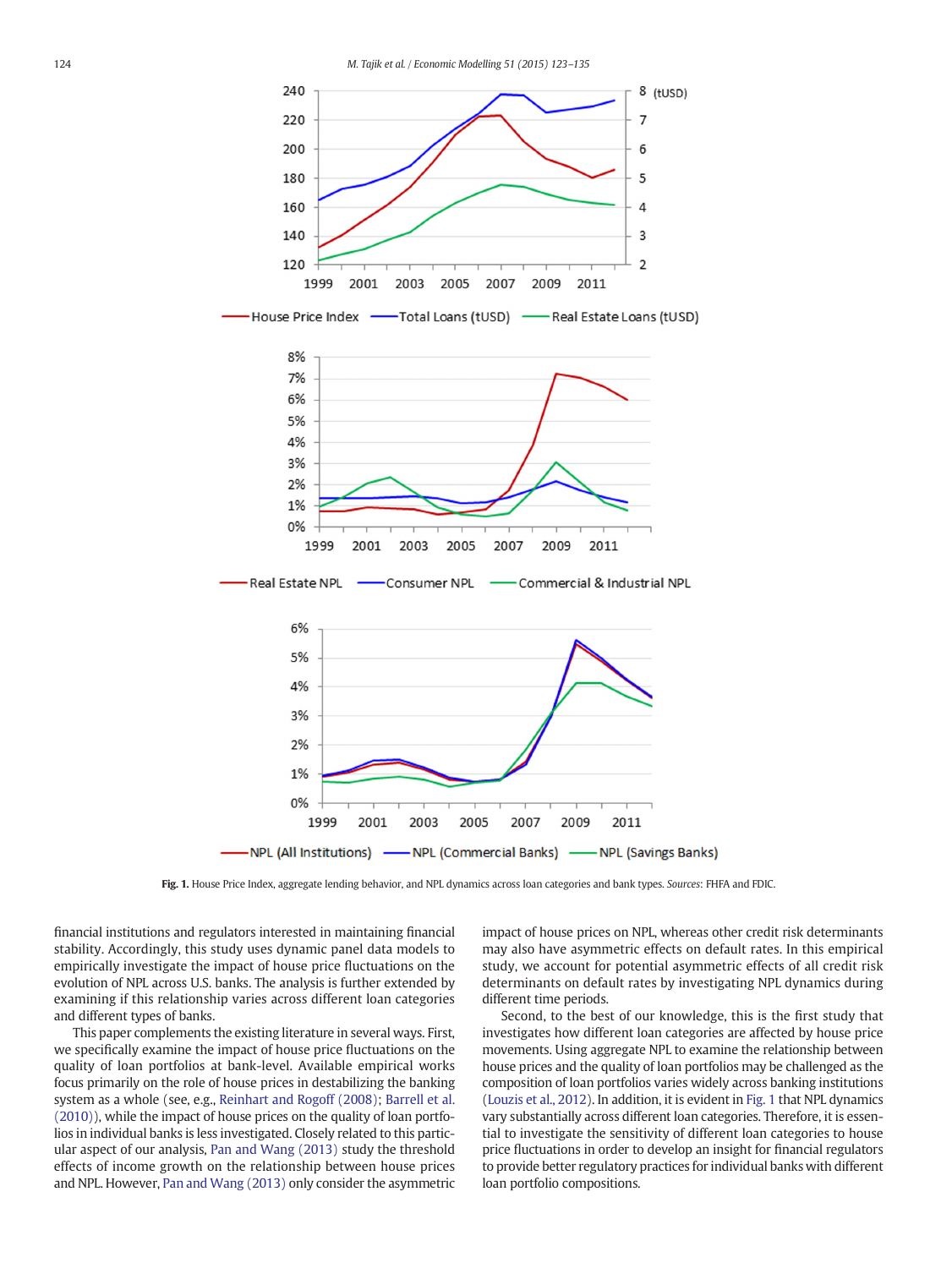<span id="page-2-0"></span>Third, potential differences between determinants of NPL across different types of the U.S. depository institutions have remained undetected, despite their important regulatory implications. It is argued that a bank's lending policies reflect its risk attitude, which in turn depends on its mission and institutional structure (see [Salas and Saurina](#page-12-0) [\(2002\)](#page-12-0)). Furthermore, as seen in [Fig. 1](#page-1-0), there are major differences between NPL dynamics of CB and SI over time. Therefore, this study adds to the existing credit risk literature by examining if the impact of house prices on the evolution of NPL varies across two types of depository institutions, namely CB and SI.<sup>1</sup>

Finally, another feature of this paper is that we assess the house price-credit risk nexus based on state-level data and during different macroeconomic conditions. It is argued that the dynamics of house prices vary widely both over time and across geographical regions (see, e.g., [Mian and Su](#page-12-0)fi (2009); [Holly et al., \(2010\)](#page-12-0)). In particular, despite the recent boom and bust cycle in U.S. national house prices, the patterns of house prices were non-uniform across states. While some states, such as California and Florida, experienced substantial changes in the house prices over both boom and bust periods, some states, such as Vermont and Montana, only underwent rapid house price appreciation, and some other states, such as Georgia and Michigan, only faced large declines over the bust period. These substantial variations in regional house prices reflect differences in the housing market supply and demand, which in turn depend on demographic and socio-cultural factors, local economic conditions, regional regulations and jurisdictions, and local financial systems. Although these factors can contribute markedly to the diversity of credit risk within the United States, the impact of time and regional variations in house prices on the evolution of credit risk has been largely neglected by the literature. Therefore, we investigate the impact of state-level house price fluctuations on the evolution of NPL during different macroeconomic conditions.

In essence, the empirical results reveal that house prices significantly affect the quality of banks' loan portfolios. More specifically, there is a strong negative relationship between changes in house prices and evolution of NPL in individual banks, which supports the view that house prices can serve as a key macroprudential indicator (see, e.g., [Davis](#page-11-0) [and Zhu \(2009\)](#page-11-0); [Barrell et al. \(2010\)](#page-11-0)). We also find that the impact of house prices on NPL is more pronounced during adverse economic conditions. In fact, we show that most bank-specific and systematic factors have asymmetric impact on loan losses during different economic conditions. This important finding complements the credit risk literature as similar studies examine the potential asymmetric effects of only one variable on default rates (see, e.g., [Marcucci and Quagliariello \(2009\);](#page-12-0) [Pan and Wang \(2013\)](#page-12-0)). Furthermore, unlike prior studies in the banking literature, we show that the effects of house prices on loan losses vary significantly across different loan categories. More specifically, it is shown that falling house prices lead to higher loan losses in real estate loan portfolios, implying that banks with higher real estate lending may face greater financial constraints when house prices drop. Our empirical results also show that the impact of house prices varies among bank types. In particular, we show that CB are more sensitive to falling house prices although SI are traditionally mandated to concentrate on residential mortgages. It is also found that the impact of house prices on loan losses varies depending upon the quality of loan portfolios. In other words, lower quality loan portfolios are more sensitive to house price fluctuations. This particular finding supports the view that there is a circular relationship between house prices, bank lending behavior, and loan losses. Finally, we show that our key findings remain unchanged when we assess the robustness of our results by using different house price indicators, different econometric methodologies, and alternative model specifications.

The remainder of this paper is organized as follows. Section 2 provides some theoretical background and highlights the hypotheses to be tested. In [Section 3,](#page-3-0) the empirical models and estimation procedure are introduced. [Section 4](#page-4-0) describes the data, while [Section 5](#page-5-0) discusses the empirical results associated with each hypothesis. In [Section 6](#page-8-0) we report findings from further empirical checks. [Section 7](#page-10-0) concludes.

# 2. Empirical hypotheses

Credit risk analysis is a major issue in the field of banking and finance, and, therefore, it is not surprising that the number of theoretical and empirical studies concerning credit risk is relatively large. A main strand of research postulates that credit risk is tightly linked to business cycles (see, e.g., [Koopman and Lucas \(2005\)](#page-12-0); [Pesaran et al. \(2006\);](#page-12-0) [Quagliariello \(2007\)\)](#page-12-0). According to this literature, lending standards and borrowers' default and financing policies are closely related to the state of economy in different phases of business cycles. More importantly, [Marcucci and Quagliariello \(2009\)](#page-12-0) show that the impact of business cycle on bank credit risk is more pronounced during a macroeconomic downturn.

In addition to the business cycle, banks' risk exposure is likely to be affected by the housing cycle. On the one hand, house price fluctuations may substantially influence the risk-taking behavior of banks as (i) residential mortgage loans typically form a large portion of a bank's aggregate loan portfolio; (ii) real estate assets are widely used as collateral for other loans to secure loan repayments ([Davis and Zhu, 2009;](#page-11-0) [Goodhart and Hofmann, 2008\)](#page-11-0). On the other hand, changes in house prices can largely affect the creditworthiness of households and mortgage borrowers as housing is a major component of household wealth [\(Flavin and Yamashita, 2002; Paradiso et al., 2012](#page-12-0)), and the wealth effects of housing are greater than other financial assets ([Case et al.,](#page-11-0) [2005](#page-11-0)).

In this context, understanding the drivers of housing cycles is of crucial importance as it can shed light on the linkage between housing prices and credit risk. In fact, just like any other asset, equilibrium house prices are determined by a wide range of factors influencing supply and demand in the housing market. Housing supply strongly depends on the real construction costs as well as physical and regulatory constraints, while the main drivers of housing demand are macroeconomic fundamentals such as local population growth, real disposable income, interest rates, and unemployment rates. Therefore, house prices and business cycle may move together (see, e.g., [Davis](#page-11-0) [and Heathcote \(2005\);](#page-11-0) [Leamer \(2007\)\)](#page-12-0).

Another factor that plays a central role in the determination of house prices is the credit supply by banks (see, e.g., [Davis and Zhu \(2011\)](#page-11-0)). Indeed, bank lending greatly amplifies the effects of small income shocks through the real economy by altering the value of borrowers' net-worth. In an influential paper, [Bernanke et al. \(1996\)](#page-11-0) refer to this amplification mechanism as the "financial accelerator" or "credit multiplier". The main idea behind the financial accelerator is the interplay between borrowers' net worth and their borrowing capacity that arises due to credit market imperfections and asymmetric information between lenders and borrowers in the credit market. Prospective borrowers are usually required to put up collateral to secure their loan repayments, and collateralized assets are often in the form of real estate. Therefore, aggregate borrowing capacity of firms and households is associated with house prices. In this context, rising house prices increase the value of real estate collaterals and lead to greater net-worth for borrowers, which further increase their borrowing capacity (see, e.g., [Bernanke and](#page-11-0) [Gertler \(1989\)](#page-11-0); [Kiyotaki and Moore \(1997\);](#page-12-0) [Iacoviello \(2005\)\)](#page-12-0).

The empirical literature presents a two-way relationship between bank lending and house prices: banks largely influence house price dynamics through their lending behavior, while lending policies are greatly affected by house price movements (see, e.g., [Gerlach and](#page-12-0) [Peng \(2005\);](#page-12-0) [Mora \(2008\);](#page-12-0) [Gimeno and Martinez-Carrascal \(2010\)](#page-12-0)). In this context, the co-movement of bank lending and house prices may imply procyclicality in the banking system where most banks <sup>1</sup> Savings institutions include all U.S. savings banks and savings and loan associations. Thay take the same policy actions as they are systematically exposed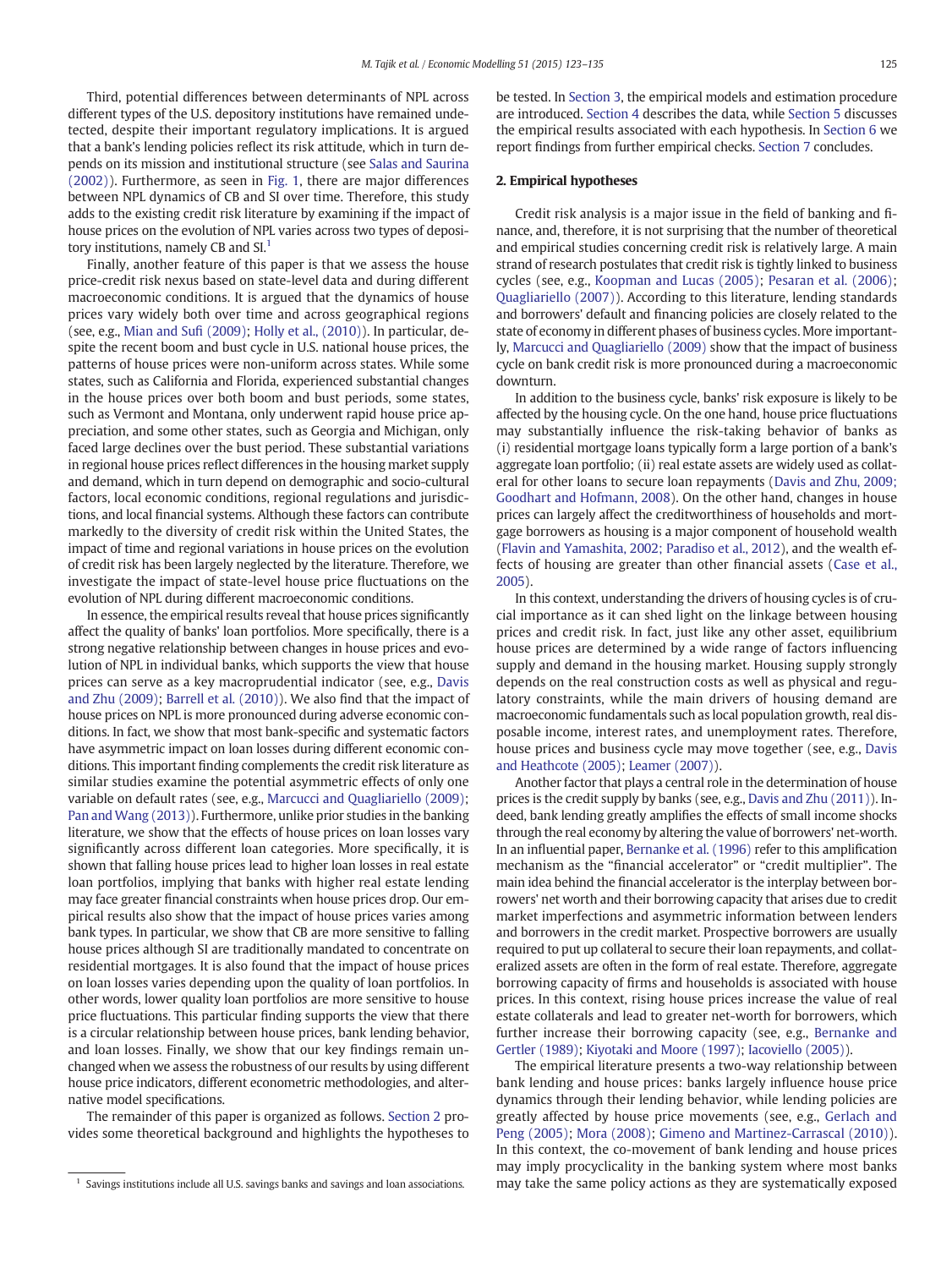<span id="page-3-0"></span>to similar conditions. In particular, the procyclicality and trend-chasing behavior in bank lending may occur in both lending level ([Berger and](#page-11-0) [Udell, 2004; Borio et al., 2001](#page-11-0)) and lending concentration [\(Mei and](#page-12-0) [Saunders, 1997\)](#page-12-0). The procyclicality in bank lending not only increases the speed and magnitude of house price fluctuations but also stimulates procyclical default rates (see [Marcucci and Quagliariello \(2008\)\)](#page-12-0). In other words, banks that become heavily exposed to the housing market during a booming period may severely suffer from high loan losses when house prices drop. This is consistent with the idea that risk builds up during booms and materializes during periods of economic downturns (see, e.g., [Borio and Lowe \(2002\);](#page-11-0) [Pesola \(2011\)\)](#page-12-0).

Furthermore, several studies that examine the causes of the recent subprime mortgage crisis support the idea that there is a cyclical relationship between house prices, bank lending, and default rates (see, e.g., [Reinhart and Rogoff \(2008\)](#page-12-0); [Hott \(2011\)](#page-12-0)). In an influential study, [Mian and Su](#page-12-0)fi (2009) investigate the relationship between mortgage credit expansion and default rates using detailed ZIP code-level data. Comparing prime and subprime ZIP codes, they show that subprime ZIP codes experienced higher mortgage credit growth from 2002 to 2005, which in turn led to higher default rates in subprime ZIP codes from 2006. They reveal that unprecedented higher mortgage credit growth was accompanied by higher house prices in subprime ZIP codes. In fact, they demonstrate that increased expectations of future house price growth, improved income prospects of subprime borrowers, and supply shift in mortgage credit were the main drivers of mortgage credit expansion to subprime ZIP codes.

Against this background, and despite the abundance of theoretical works on house prices and financial stability (see, e.g., [Demirgüç-Kunt](#page-12-0) [and Detragiache \(2005\);](#page-12-0) [Barrell et al. \(2010\)](#page-11-0)), research that follows this line of literature is rather silent on the relationship between housing market and default rates at bank-level. One exception is the study by [Pan and Wang \(2013\),](#page-12-0) who analyze the existence of an income growth threshold effect in the relationship between house prices and loan losses in U.S. banks. They show that house price changes and house price deviations from long-run equilibrium significantly affect NPL, while their impact is asymmetric during economic booms and busts. However, the threshold model employed by [Pan and Wang](#page-12-0) [\(2013\)](#page-12-0) can only detect the existence of threshold effects for house prices, whereas other credit risk determinants may also have an asymmetric impact on loan losses. More importantly, researchers have largely neglected the impact of house price fluctuations on the evolution of NPL across different loan categories and bank types. To narrow this gap, we re-examine the relationship between house prices and default rates by testing three empirical hypotheses formulated as follows:

Hypothesis 1. House price fluctuations heavily affect the quality of banks' loan portfolios.

Broadly speaking, house price fluctuations largely affect the debt servicing capacity of households and mortgage borrowers by altering their collateral position. This in turn influences homeowners' decision processes and determines those situations where default becomes the best financial alternative available for borrowers (see, e.g., [Kau et al.](#page-12-0) [\(1994\)](#page-12-0); [Daglish \(2009\)](#page-11-0)). Moreover, changes in house prices may induce substantial spillover effects on the performance of other loan categories as real estate is widely used as collateral to secure loan repayments. Thus, it is expected that changes in house prices lead to significant variations in a bank's aggregate nonperforming assets.

Hypothesis 2. Real estate loans are more sensitive than other types of loans to house price fluctuations.

Loan categories mainly vary in terms of the type of borrowers and the collateralized assets pledged to secure loan repayment. A fall in the market value of collaterals undermines borrowers' equity position, which can play a key role in borrowers' decisions to default when they face financial distress. Thus, compared to other loan categories, real estate loans are expected to be more sensitive to adverse fluctuations in house prices as they are primarily secured by real estate, while other loan types are either unsecured or secured with assets other than real estate.

Hypothesis 3. House price changes have a non-uniform impact on the quality of loan portfolios of different types of depository institutions.

Lending policies and risk-taking behavior of banks are highly associated with a wide range of internal factors, including a bank's mission, organizational structure, ownership structure, depositor type, regulators, and agency problems (see, e.g., [Salas and Saurina \(2002\);](#page-12-0) [Laeven and](#page-12-0) [Levine \(2009\)\)](#page-12-0). In this context, SI greatly vary from CB. In particular, SI are traditionally community-oriented organizations mandated to concentrate on residential mortgages to promote home ownership, whereas CB are allowed to make various types of loans, including commercial and industrial loans.<sup>2</sup> Thus, the impact of house price fluctuations on credit risk is expected to be different across these two types of banks.

#### 3. Model specification

In this section, the empirical models and econometric methodology are presented.

# 3.1. Empirical models

This study considers the ratio of NPL to total gross loans as proxy for credit risk exposure of banks.<sup>3</sup> NPL are defined as loans past due for 90 days, or more, and still accruing interest plus loans in nonaccrual status. In this case, using a dynamic specification is essential to account for time persistence of NPL (see, e.g., [Nkusu \(2011\)](#page-12-0); [Tabak et al. \(2011\)](#page-12-0); [Louzis et al. \(2012\)](#page-12-0)). Accordingly, to test Hypothesis 1, we consider the following dynamic model:

$$
R_{it} = \alpha R_{it-1} + S_{it}\beta + I_{it-1}\gamma + \mu_i + \delta_t + \varepsilon_{it}
$$
\n(1)

where  $R_{it}$  is the credit risk of bank *i* at time *t*. On the right hand side,  $\alpha$  is a scalar,  $\beta$  and  $\gamma$  are vectors of parameters to be estimated,  $\mu_i$  is the bankspecific unobserved heterogeneity,  $\delta_t$  is a time dummy to control for cross-sectional dependence, and  $\varepsilon_{it}$  is the idiosyncratic disturbance term. The systematic factors affecting credit risk are included in the  $S_{it}$ vector. In particular,  $S_{it} = [GDP_{it}, IR_{it}, U_{it}, HP_{it}]$  where  $GDP_{it}$  is the statelevel real GDP growth rate,  $IR_{it}$  is the real lending interest rate,  $U_{it}$  is the state-level unemployment rate, and  $HP_{it}$  is the rate of changes in the state-level real house prices. Finally,  $I_{it} = [LC_{it}, LA_{it}, INE_{it}, SIZE_{it}, CR_{it},$  $NIM_{it}$ ] is a vector of bank-specific variables where  $LC_{it}$  is the loan concentration ratio,<sup>4</sup> LA<sub>it</sub> is the loan to asset ratio, INE<sub>it</sub> is the cost to income ratio, SIZE<sub>it</sub> is the log of total assets,  $CR_{it}$  is the equity to asset ratio, and  $NIM_{it}$  is the net interest margin. These variables are consistently used in the literature as the determinants of NPL and credit risk.<sup>5</sup> Following the procedures used in most previous works, this study uses the lagged bank-specific variables in modeling NPL (see, e.g., [Berger and DeYoung](#page-11-0) [\(1997\)](#page-11-0); [Davis and Zhu \(2009\)](#page-11-0); [Tabak et al. \(2011\)](#page-12-0); [Pan and Wang](#page-12-0) [\(2013\)](#page-12-0)). In fact, the inclusion of the lagged idiosyncratic variables is essential (i) to avoid simultaneity effects between NPL and bank-specific variables; (ii) to account for the potential time delay between changes

<sup>&</sup>lt;sup>2</sup> For a detailed discussion about differences between commercial banks and savings institutions see [Madura \(2014\)](#page-12-0).

<sup>&</sup>lt;sup>3</sup> [Salas and Saurina \(2002\)](#page-12-0) suggest applying a logarithmic transformation on NPL to allow it to vary in the range (−∞, ∞). However, since NPL typically take values in the range (0, 0.10), such transformation is not very useful ([Quagliariello, 2007\)](#page-12-0).

<sup>&</sup>lt;sup>4</sup> The concentration ratio is defined as the Herfindahl–Hirschman index (HHI) of three major loan categories in a bank: real estate loans, commercial and industrial loans, and consumer loans. If  $PL_{i\text{it}}$ ,  $j = 1, 2, 3$  represents the portfolio shares of the jth loan category, then  $HH_{it} = \sum (PL_{jit}^2)$  is defined as the HHI of bank *i* at time *t*.

<sup>5</sup> See [Louzis et al. \(2012\)](#page-12-0) for a review of the determinants of NPL.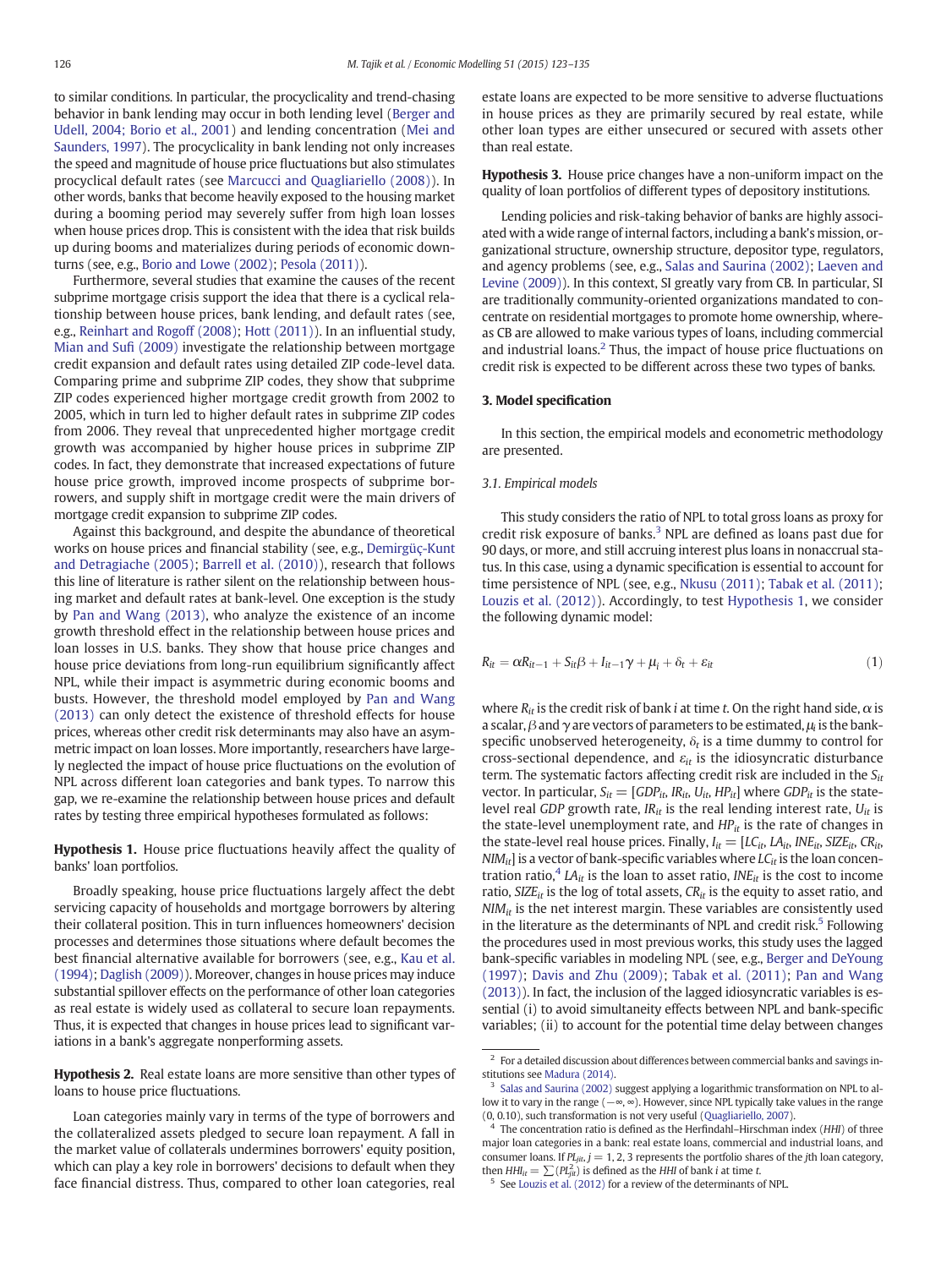<span id="page-4-0"></span>in managerial decisions and changes in the quality of loan portfolios as reported in the balance sheet data.

The two remaining hypotheses can be tested by estimating a simple variant of the model in Eq. [\(1\)](#page-3-0). For the purpose of testing [Hypothesis 2,](#page-3-0) let L be the set of loans and LC<sub>k</sub> for  $k = 1,2,3$  be the subset of loans in three broad loan categories, namely real estate loans, commercial & industrial loans, and consumer loans.<sup>6</sup> Accordingly, NPL can be classified into three broad categories: real estate NPL (RENPL), commercial and industrial NPL (CINPL), and consumer NPL (CNPL). Thus, to investigate the impact of house prices on NPL of different loan categories, Eq. [\(1\)](#page-3-0) is modified as follows:

$$
\tilde{R}_{it} = \alpha \tilde{R}_{it-1} + S_{it}\beta + I_{it-1}\gamma + \mu_i + \delta_t + \varepsilon_{it}
$$
\n(2)

where  $\tilde{R}_{it} = (R_{it} | LC_k)$  represents the credit risk in each loan category. All other regressors are defined as in Eq. [\(1\).](#page-3-0)

As for [Hypothesis 3,](#page-3-0) let Θ be the set of U.S. depository institutions,  $\theta_1 = \{x \in SI \subset \Theta\}$  be the subset of SI, and  $\theta_2 = \{x \in CB \subset \Theta\}$  be the subset of CB so that  $\theta_1 \cap \theta_2 = \emptyset$ . That is, each institution is classified as either a savings institution or a commercial bank. To examine if the type of an institution is a factor influencing the determinants of NPL, Eq. [\(1\)](#page-3-0) is modified as follows:

$$
R_{it} = \alpha R_{it-1} + S_{it}\beta + I_{it-1}\gamma + \mu_i + \delta_t + \varepsilon_{it}
$$
\n(3)

where  $\overline{R}_{it}$  −( $R_{it}$ | $\theta_{\zeta}$ ),  $\zeta$  = 1, 2. This model allows us to investigate the sensitivity of credit risk to changes in house prices across different types of depository institutions.

# 3.2. Econometric methodology

To estimate the dynamic models  $(1)$ – $(3)$ , we use the system generalized method of moments (GMM) estimator proposed by [Blundell and](#page-11-0) [Bond \(1998\)](#page-11-0) with a finite sample correction for the two-step covariance matrix derived by [Windmeijer \(2005\)](#page-12-0). Using GMM estimator is essential to deal with the endogeneity of the lagged dependent variable. More specifically, as the lagged dependent variable is a function of  $\mu_i$ , and, therefore, correlated with the error term,  $\mu_i = \mu_i + \delta_t + \varepsilon_i$ , preliminary panel data models such as OLS, fixed effects, and random effects produce biased and inconsistent estimates [\(Blundell and Bond, 1998;](#page-11-0) [Bond, 2002](#page-11-0)). To overcome this issue, [Arellano and Bond \(1991\)](#page-11-0) propose the first-differenced GMM estimator, which takes first-differences to remove the unobserved bank-specific effects,  $\mu_i$ , and to use lagged values of endogenous variables as instruments in the first-differenced equation.

The first-differenced GMM estimator, however, is likely to perform poorly when the instruments are weak [\(Blundell and Bond, 1998\)](#page-11-0).<sup>7</sup> In such cases, as weak instruments become less informative, the firstdifferenced GMM estimators suffer from serious downward finitesample bias, particularly when the number of time periods available is small. To address this issue, [Blundell and Bond \(1998\)](#page-11-0) propose the system GMM estimator, which uses the forward orthogonal deviations instead of first-differences. The key idea behind the system GMM estimator is to simultaneously estimate a system of two equations: one in first-differences and the other one in levels. Accordingly, the lagged level values are used to instrument first-differenced equation, while the lagged first-differenced values are used to instrument the equation in levels. Once the instrument matrix is constructed, the two-step system GMM estimator can be calculated. The two-step GMM estimator is asymptotically more efficient than the one-step estimator, and also relaxes the assumption of homoscedasticity in the error terms (see [Arellano and Bond \(1991\)](#page-11-0); [Blundell and Bond](#page-11-0) [\(1998\)\)](#page-11-0). However, due to its dependence on the estimated residuals, the two-step GMM estimator may impose a severe downward bias on the estimated standard errors, particularly in small samples (see, [Bond](#page-11-0) [\(2002\)](#page-11-0); [Windmeijer \(2005\)](#page-12-0)). Therefore, we apply the finite sample correction technique proposed by [Windmeijer \(2005\)](#page-12-0) to provide corrected variance estimates.<sup>8</sup>

As the consistency of the system GMM estimators hinges upon the assumption that the instruments are exogenous, we consider two specification tests to investigate the reliability of this crucial assumption. The first specification test is the [Hansen \(1982\)](#page-12-0) test of overidentifying restrictions, which evaluates the joint validity of the instruments. Under the null hypothesis of valid moment conditions, the Hansen test statistic has an asymptotic  $\chi^2$  distribution (see [Arellano and Bond](#page-11-0) [\(1991\)](#page-11-0); [Arellano and Bover \(1995\);](#page-11-0) [Blundell and Bond \(1998\)](#page-11-0)). The second specification test is the [Arellano and Bond \(1991\)](#page-11-0) test of no serial correlation in the first-differenced disturbances. Rejection of the null hypothesis of no serial correlation in the first-differenced disturbances at an order greater than one suggests that the disturbances are serially correlated, which renders the consistency of the GMM estimator (see [Arellano and Bond \(1991\);](#page-11-0) [Roodman \(2009\)\)](#page-12-0).

Finally, we examine the presence of error cross-section dependence in our regression models.<sup>9</sup> It is argued that when errors are correlated across panel units, GMM estimators are inconsistent (see Sarafi[dis and](#page-12-0) [Robertson \(2009\)](#page-12-0); Sarafi[dis et al. \(2009\)\)](#page-12-0). In order to cope with potential error cross-section dependence, we include time dummies in our regression models, which is equivalent to cross-sectional demeaning of the data. This approach can control for cross-section dependence, unless the impact of unobserved common factors differs across panel units (heterogeneous cross-section dependence). To investigate whether the cross-sectional dependence in the error term is eliminated after inclusion of time dummies we can either rely on AR(2) test or use a Sargan's type difference test proposed by Sarafi[dis et al. \(2009\)](#page-12-0). Rejection of the null hypothesis of Sarafi[dis et al. \(2009\)](#page-12-0) test implies heterogeneous cross section dependence, thereby inconsistency of GMM estimators.

# 4. Data

Our empirical analysis is based on annual panel data of U.S. banking institutions over the period 1999–2012. The dataset comprises a combination of macroeconomic and bank-specific variables. Data on NPL and other bank-specific variables are obtained from the FDIC database, which provides balance sheet and income statement data for individual insured banks in the U.S. banking system. As far as systematic risk factors are concerned, data on state-level GDP growth rate and unemployment rate are retrieved from the Bureau of Economic Analysis (BEA) and the Bureau of Labor Statistics (BLS), respectively. Also, the interest rate and inflation rate data are obtained from the Federal Reserve Economic Data (FRED). Finally, the house price data are extracted from the Federal Housing Finance Agency (FHFA) database, which provides state-level House Price Index (HPI) data.<sup>10</sup> Note that house prices, GDP growth rates and interest rates are considered in real terms.<sup>11</sup>

 $6$  Following the Federal Deposit Insurance Corporation (FDIC) loan classification, we define (i) real estate loans as loans that are primarily secured by real estate; (ii) consumer loans as loans to individuals for personal expenditures; (iii) commercial and industrial loans as loans designed for commercial and industrial purposes.

Weak instruments are uncorrelated with the error term but they are only weakly correlated with the endogenous variable. Weak instrument problem in the case of the firstdifferenced GMM estimator usually occurs when time series are persistent,  $(\alpha \rightarrow 1)$ , and/or the relative variance of the fixed effects increases,  $(\sigma_\mu^2/\sigma_\varepsilon^2 \to \infty)$ .

<sup>&</sup>lt;sup>8</sup> We also report robust standard errors to account for potential problems that may arise from heteroskedasticity and clustering of observations within banks while using the [Windmeijer \(2005\)](#page-12-0) finite sample correction in our GMM models.

<sup>&</sup>lt;sup>9</sup> We thank the anonymous referee for this insightful suggestion.

<sup>&</sup>lt;sup>10</sup> The HPI is derived from data provided by Fannie Mae and Freddie Mac, and is a measure of average house price changes in repeat sales or refinancings on the same singlefamily properties.

 $11$  Data on nominal GDP growth rate, interest rate, and house prices are adjusted for inflation by using national-level consumer price index data obtained from the International Financial Statistics (IFS) database.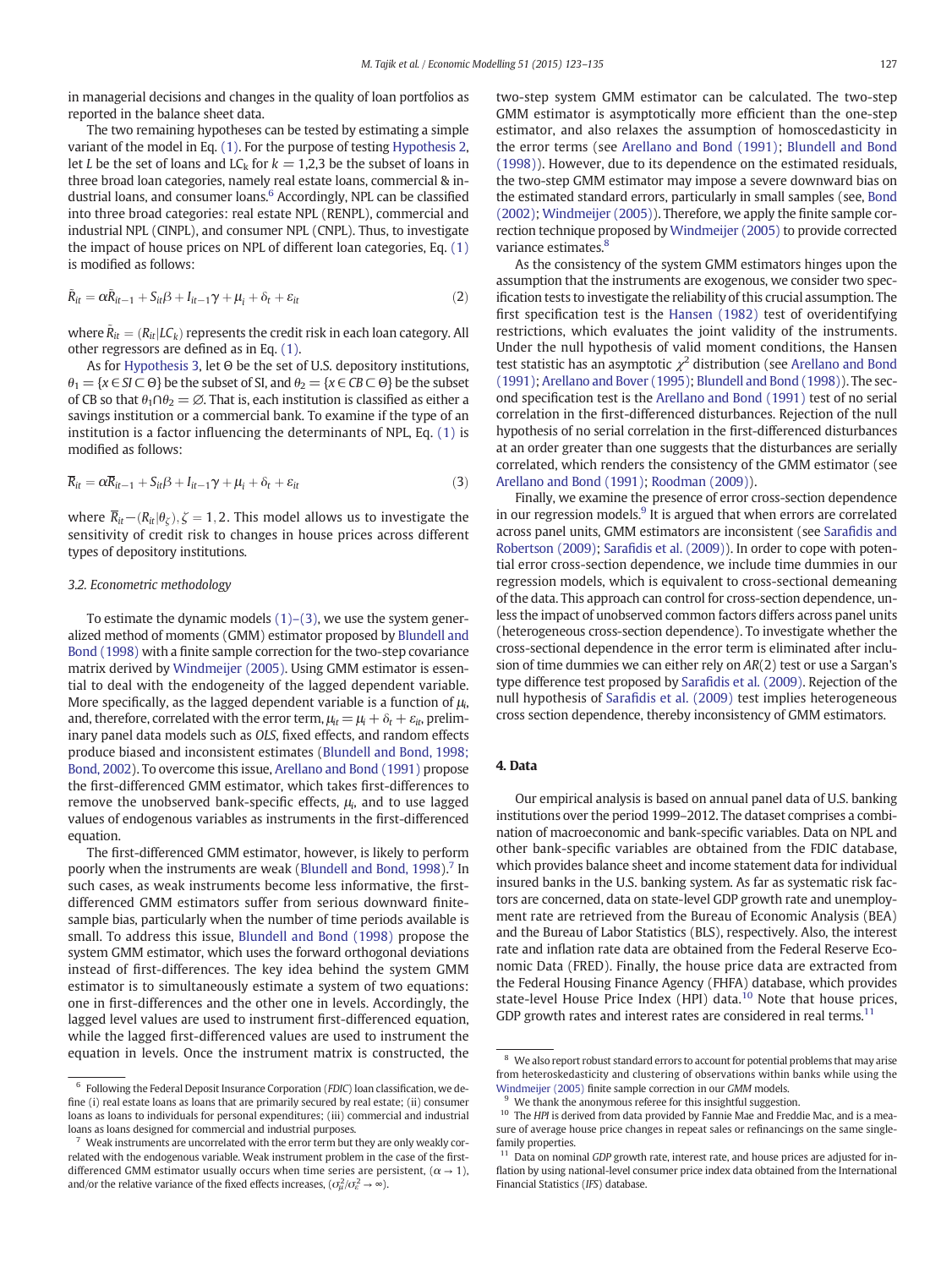<span id="page-5-0"></span>We then refine the sample by removing banks with less than 6 consecutive observations on all variables. This is done to ensure that sufficient data is available for instrumenting endogenous variables when the GMM estimator is applied. Furthermore, to ensure that state-level macroeconomic data is available for all the sample banks, we only consider the domestic banks and the banks that are headquartered in states. The resulting sample is an unbalanced panel consisting of 8367 depository institutions with 106,276 bank-year observations.

Table 1 presents the summary statistics of the variables used in this analysis. For each variable, mean, median, standard deviation, skewness and kurtosis are reported. It appears that, on average, 1.534% of total gross loans in the sample banks are nonperforming. More interestingly, sample banks, on average, faced higher NPL in real estate loans, compared to other loan categories. Average HHI for loan concentration is 0.610, indicating that loan portfolios of the U.S. banks are concentrated on specific types of loans. In addition, loans form, on average, 63.917% of the asset portfolios in the sample banks, meaning that the U.S. banks are mainly concentrated on the lending activities. Overall, the sample banks seem to be well capitalized as indicated by 10.842% of average capital ratios. However, this indicator has a relatively large standard deviation, suggesting that the level of capitalization varies widely among the sample banks. Finally, average NIM is 4.047%, indicating that the sample consists of banks with profitable loan portfolios.

# 5. Empirical results

In this section, we empirically test the hypotheses in [Section 2](#page-2-0). We first test [Hypothesis 1](#page-3-0) using model [\(1\)](#page-3-0), and then we test the second and third hypotheses using models [\(2\) and \(3\),](#page-4-0) respectively.

In order to investigate the potential asymmetric impact of house prices on the evolution of NPL during different economic conditions, we split the sample into two sub-sample periods, 1999–2005 and 2006–2012. Accordingly, each equation is estimated over three time periods: the full sample period and the sub-sample periods. Furthermore, investigating the impact of state-level house prices on NPL may be challenged as some banks have spread their branches across state borders after the relaxation of branching restrictions.<sup>12</sup> One may expect banks operating in multiple states to be less exposed to economic conditions of the state in which they are headquartered. To take this important feature of the data into account, we distinguish between banks that operate in one state, known as intrastate banks, and banks that operate in multiple states, known as interstate banks. In doing so, we refer to the Summary of Deposits (SOD) database, provided by the FDIC, and divide the sample banks into intrastate and interstate banks based on the geographical distribution of their deposit-taking branches. Therefore, each model is first estimated for all the depository institutions, and then a separate estimation is carried out for intrastate banks only. $13$ 

[Table 2](#page-6-0) presents the estimation results for model [\(1\).](#page-3-0) Results are reported for three pairs of equations, corresponding to three sampling periods. Equations I and II represent the results for the full sample period, 1999–2012; equations III and IV show the estimation results for the first sub-sample period, 1999–2005, while equations V and VI correspond to the second sub-sample period, 2006–2012. In addition, within each pair of equations, the first equation represents the results for all the sample banks, while the second equation corresponds to the intrastate banks only.

From [Table 2](#page-6-0) it appears that the estimated coefficients of the house price fluctuations are negative and statistically significant in all the equations. These empirical results support [Hypothesis 1](#page-3-0) that the quality of loan portfolios is highly sensitive to house price fluctuations. In other

| Table 1                 |  |
|-------------------------|--|
| Descriptive statistics. |  |

|                            | Acronym        | Mean   | Median | Std.<br>dev. | <b>Skewness</b> | Kurtosis |
|----------------------------|----------------|--------|--------|--------------|-----------------|----------|
| Nonperforming loans        | $NPL_{it}$     | 1.534  | 0.774  | 2.456        | 5.870           | 82.270   |
| Real estate NPL            | <b>RENPLit</b> | 1.613  | 0.660  | 2.879        | 5.644           | 71.504   |
| Commercial &               | $CINPL_{it}$   | 1.469  | 0.331  | 3.762        | 10.661          | 203.642  |
| Industrial NPL             |                |        |        |              |                 |          |
| Consumer NPL               | $CNPL_{it}$    | 0.863  | 0.290  | 2.306        | 15.938          | 453.234  |
| Loan loss allowance        | $LLA_{it}$     | 1.473  | 1.287  | 0.833        | 3.758           | 36.185   |
| Loan concentration         | $LC_{it}$      | 0.610  | 0.573  | 0.173        | 0.625           | 2.422    |
| Loan to asset ratio        | $LA_{it}$      | 63.917 | 65.871 | 15.584       | $-0.706$        | 3.565    |
| Inefficiency               | $INE_{it}$     | 0.715  | 0.667  | 0.414        | 10.525          | 189.419  |
| <b>Size</b>                | $SIZE_{it}$    | 11.875 | 11.723 | 1.352        | 1.148           | 6.349    |
| Capital ratio              | $CR_{it}$      | 10.842 | 9.768  | 4.916        | 6.197           | 76.090   |
| Net interest margin        | $NIM_{it}$     | 4.047  | 3.997  | 1.118        | 4.460           | 73.447   |
| Real GDP growth            | $GDP_{it}$     | 1.875  | 1.970  | 2.402        | $-0.377$        | 4.856    |
| Real interest rate         | $IR_{it}$      | 3.050  | 3.041  | 1.733        | 0.103           | 1.763    |
| Unemployment rate          | $U_{it}$       | 5.647  | 5.233  | 1.940        | 1.034           | 3.826    |
| Real house price<br>growth | $HP_{it}$      | 0.701  | 1.113  | 4.945        | 0.095           | 5.775    |

words, rising house prices improve the debt servicing capacity of borrowers, whereas falling house prices may reduce the value of underlying collaterals and induce higher default rates. More importantly, the estimated coefficients of house price fluctuations are approximately six times higher in the second sub-sample period, compared to those in the first sub-sample period. It indicates that rising house prices slightly reduce credit risk, while falling house prices trigger a large increase in NPL. This empirical evidence is consistent with the finding of [Pan and](#page-12-0) [Wang \(2013\)](#page-12-0) that house price fluctuations have asymmetric effects on NPL. One potential explanation is that rising house prices are often associated with low default rates, excessive lending by banks, and high credit demand from risky investors with optimistic expectations about the future of house prices. Excessive risk accumulation heavily exposes banks to the housing market, and, as a result, banks suffer severely from high loan losses when house prices drop.

As far as other macroeconomic factors are concerned, from [Table 2](#page-6-0), it appears that the estimated coefficients for the unemployment rate and real interest rate are positive and statistically significant across all the periods. As expected, a rise in unemployment and borrowing costs reduces the households' disposable income and their ability to service their debts. Similarly, it appears that the impact of the real GDP growth on NPL is negative and statistically significant across all the periods, suggesting that positive income shocks translate into lower credit risk. However, the impact of all the macroeconomic variables on NPL is a few times higher during the second sub-sample period, which has been characterized by adverse macroeconomic conditions. These results support the empirical findings of [Marcucci and Quagliariello \(2009\)](#page-12-0) that the business cycle has asymmetric effects on bank credit risk.

As for the internal factors, we obtain positive and statistically significant coefficients for the lagged NPL across all the equations in [Table 2.](#page-6-0) However, the results show that, compared to the first sub-sample period, the estimated coefficients are higher during the second sub-sample period, indicating that NPL is more persistent and sticky during macroeconomic downturns. Our empirical results also reveal that the estimated coefficients of  $LC_{it}$  are significant across all the periods, but they obtain different signs in the two sub-sample periods: positive in the first period and negative in the second period. One possible explanation for this result is that a higher loan portfolio concentration typically indicates a higher ratio of real estate loans to total gross loans in most U.S. banks. Therefore, banks with higher ratio of real estate loans to total loans may experience less default rates when the house prices are rising, while they suffer dramatically from high NPL during adverse house price movements.

Consistent with the empirical results of [Davis and Zhu \(2009\),](#page-11-0) the estimated coefficient of  $LA_{it}$  is always positive and significant. This indicates that banks with more reliance on their interest income have less

 $12$  The deregulation process culminated in 1994 with the passage of the Interstate Banking and Branching Efficiency Act, which allowed banks to work across state borders without any formal authorization from state authorities.

<sup>&</sup>lt;sup>13</sup> Due to lack of state-level NPL data, we do not conduct a separate analysis for interstate banks.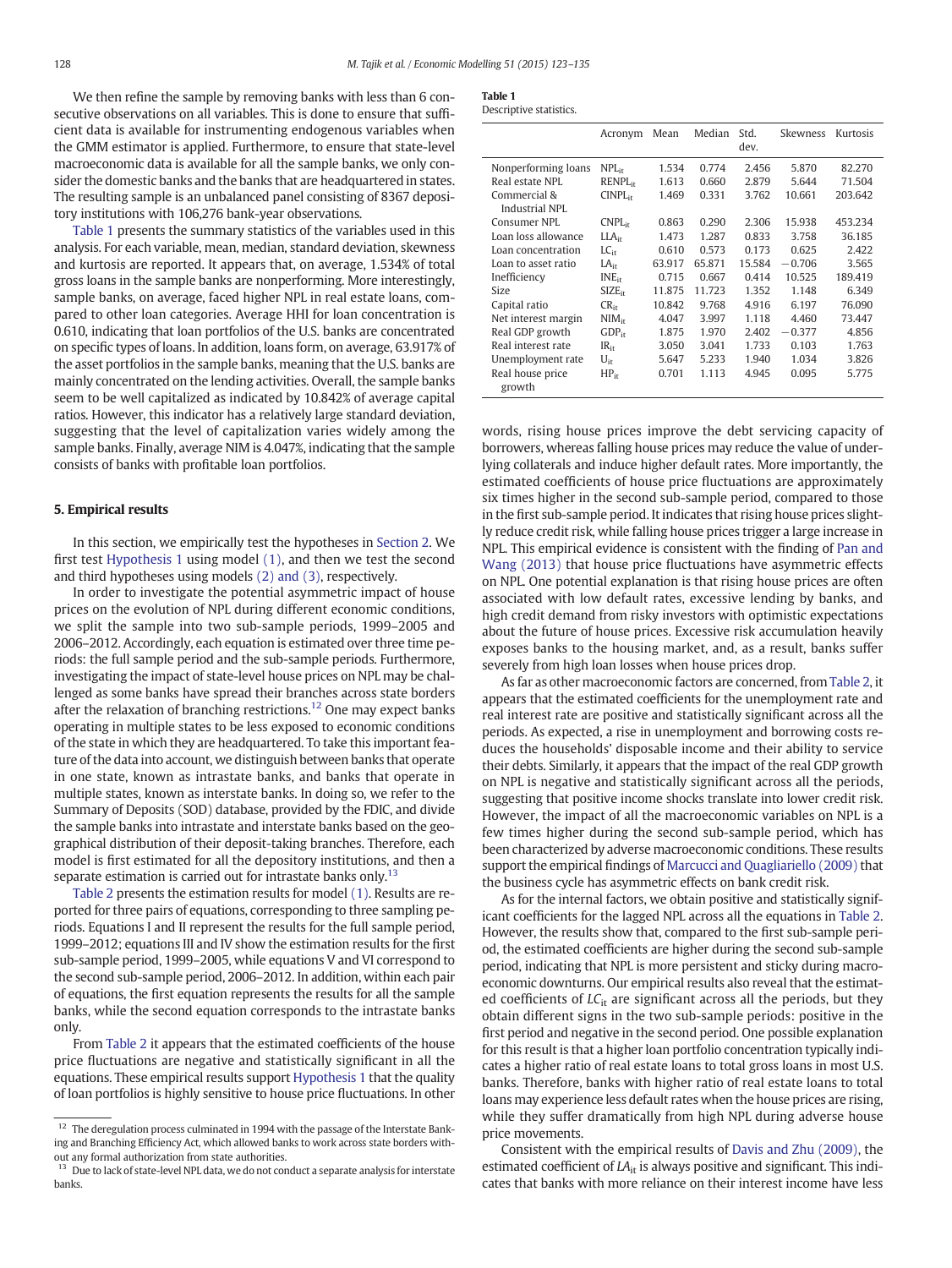<span id="page-6-0"></span>

| Table 2                                                             |  |
|---------------------------------------------------------------------|--|
| GMM estimation results for NPL in the U.S. depository institutions. |  |

|                 |                   | $\mathbf{I}$          | $\rm III$             | IV                    | V                     | VI                    |
|-----------------|-------------------|-----------------------|-----------------------|-----------------------|-----------------------|-----------------------|
|                 | 1999-2012         |                       | 1999-2005             |                       | 2006-2012             |                       |
| Regressors      | All banks         | Intrastate            | All banks             | Intrastate            | All banks             | Intrastate            |
| $NPL_{it} = 1$  | $0.689***$        | $0.692***$            | $0.608***$            | $0.610***$            | $0.704***$            | $0.712***$            |
|                 | (0.020)           | (0.021)               | (0.069)               | (0.070)               | (0.023)               | (0.022)               |
| $GDP_{it}$      | $-0.041***$       | $-0.039***$           | $-0.019***$           | $-0.019***$           | $-0.042***$           | $-0.038***$           |
|                 | (0.003)           | (0.003)               | (0.003)               | (0.003)               | (0.005)               | (0.005)               |
| $IR_{it}$       | $0.035***$        | $0.035***$            | $0.027***$            | $0.029***$            | $0.066***$            | $0.065***$            |
|                 | (0.004)           | (0.005)               | (0.006)               | (0.006)               | (0.008)               | (0.008)               |
| $U_{it}$        | $0.102***$        | $0.099***$            | $0.033***$            | $0.038***$            | $0.081***$            | $0.078***$            |
|                 | (0.008)           | (0.008)               | (0.008)               | (0.008)               | (0.009)               | (0.009)               |
| $HP_{it}$       | $-0.051***$       | $-0.051***$           | $-0.010***$           | $-0.011***$           | $-0.068***$           | $-0.069***$           |
|                 | (0.002)           | (0.002)               | (0.002)               | (0.002)               | (0.005)               | (0.005)               |
| $LC_{it} = 1$   | $0.425***(0.053)$ | $0.405***$<br>(0.056) | $-0.115**$<br>(0.049) | $-0.099**$<br>(0.048) | $0.632***$<br>(0.105) | $0.629***$<br>(0.113) |
| $LA_{it} = 1$   | $0.008***$        | $0.008***$            | $0.003***$            | $0.003***$            | $0.009***$            | $0.009***$            |
|                 | (0.001)           | (0.001)               | (0.001)               | (0.001)               | (0.001)               | (0.001)               |
| $INE_{it} = 1$  | 0.041             | 0.006                 | $-0.090***$           | $-0.112***$           | 0.031                 | $-0.103$              |
|                 | (0.041)           | (0.031)               | (0.032)               | (0.037)               | (0.149)               | (0.115)               |
| $SIZE_{it} = 1$ | $0.035***$        | $0.034***$            | $-0.046***$           | $-0.053***$           | $0.054***$            | $0.034***$            |
|                 | (0.007)           | (0.008)               | (0.010)               | (0.012)               | (0.014)               | (0.014)               |
| $CR_{it} = 1$   | $-0.005**$        | $-0.004$              | $0.004***$            | $0.003*$              | $-0.001$              | 0.002                 |
|                 | (0.002)           | (0.003)               | (0.001)               | (0.002)               | (0.006)               | (0.006)               |
| $NIM_{it} = 1$  | $0.040***$        | $0.038***$            | $0.037***$            | $0.041***$            | $0.040**$             | $0.032*$              |
|                 | (0.010)           | (0.010)               | (0.009)               | (0.009)               | (0.020)               | (0.018)               |
| Constant        | $-1.289***$       | $-1.235***$           | $0.487***$            | $0.554***$            | $-1.820***$           | $-1.473***$           |
|                 | (0.113)           | (0.114)               | (0.201)               | (0.213)               | (0.282)               | (0.247)               |
| # observation   | 97,898            | 91,497                | 50,557                | 48,164                | 36,283                | 33,143                |
| # banks         | 8367              | 7821                  | 7337                  | 6986                  | 6081                  | 5554                  |
| $AR(1)$ p-value | 0.000             | 0.000                 | 0.000                 | 0.000                 | 0.000                 | 0.000                 |
| $AR(2)$ p-value | 0.779             | 0.913                 | 0.582                 | 0.552                 | 0.844                 | 0.924                 |
| Hansen p-value  | 0.194             | 0.197                 | 0.154                 | 0.147                 | 0.115                 | 0.264                 |

Notes: The dependent variable is the ratio of nonperforming loans to total gross loans. All the U.S. banks are considered in equations I, III, and V, while equations II, IV, and VI present estimation results for intrastate banks. All equations are estimated using a dynamic two-step system GMM estimator proposed by [Blundell and Bond \(1998\)](#page-11-0) with [Windmeijer's \(2005\)](#page-12-0) finite sample correction. All equations include time dummies. Huber–White robust standard errors are reported in the parenthesis. \*\*\*, \*\*, and \* coefficients are statistically significant at 1%, 5%, and 10%, respectively.

liquidity and face higher default rates than their counterparts with more diversified sources of income. The sign of the net interest margin is positive and significant in all the periods, suggesting that higher  $NIM_{it}$  is associated with riskier portfolios (see also [Quagliariello \(2007\)\)](#page-12-0). Finally, the impact of bank size on NPL varies across different periods under consideration. Smaller banks suffer from higher NPL levels during the first sub-sample period, implying that smaller banks have less market power, less economies of scale, and less diversification among their customers and products (see [Salas and Saurina \(2002\)\)](#page-12-0). Nonetheless, larger banks suffer from higher NPL during the second sub-sample period, which may be attributed to higher agency costs and more difficulties in monitoring the quality of loan portfolios in large institutions.

Looking at the estimated parameters in Table 2, it appears that the empirical results for all the sample banks are very similar to those of the intrastate banks. In other words, the exclusion of the interstate banks from the sample banks does not have a marked impact on the estimation results. This is mainly because the number of intrastate banks in the sample is relatively large, and, therefore, the full sample results are mainly driven by the intrastate banks.

In Table 2, we also report the results for the Hansen test of overidentifying restrictions and [Arellano and Bond \(1991\)](#page-11-0) test for the first and second order autocorrelation in the first-difference residuals. Results show that the instruments are valid, and that the null hypothesis of no serial correlation cannot be rejected. Furthermore, using the Sargan's type difference test proposed by Sarafi[dis et al. \(2009\)](#page-12-0), we did not find any strong evidence of cross-sectional dependence in the error term. In summary, the empirical results strongly support [Hypothesis 1](#page-3-0) that there is a strong relationship between credit risk and house price fluctuations. Our empirical results also reveal that the impact of house prices on the evolution of NPL is stronger during economic downturns.

We now test [Hypothesis 2,](#page-3-0) which postulates that different loan categories respond differently to house price fluctuations. [Table 3](#page-7-0) presents the system GMM estimation results of model [\(2\)](#page-4-0) for RENPL. It emerges that the estimated coefficients of the house price fluctuations are negative and significant across all the equations, suggesting that house prices remarkably affect the evolution of real estate NPL in different economic conditions. More importantly, the impact of house prices on the quality of real estate loans is much stronger during the second period, indicating an asymmetric relationship between house prices and RENPL. The results also reveal that the real estate NPL are highly sensitive to other systematic factors, while the impact of macroeconomic factors on the RENPL is more pronounced during the second period. As regards the bankspecific factors, it appears that the quality of real estate loans is highly affected by  $LA_{it}$  SIZE<sub>it</sub> and NIM<sub>it</sub>.

Our estimation results of model [\(2\)](#page-4-0) for CINPL are reported in [Table 4.](#page-7-0) It appears that the estimated coefficients of house price changes are insignificant during the first period. However, house prices significantly contribute to the CINPL in the second sub-period, perhaps due to spillover effects of the falling house prices and the deterioration of the aggregate liquidity position in the financial system. In addition, the commercial and industrial NPL are highly affected by other systematic factors in the first sub-sample period, while the impact of these factors weakens during the second period. It is also revealed that  $SIZE_{it}$  is the only institutional factor that significantly contributes to the CINPL. Bank size obtains negative coefficients across all the equations, which reflects economies of scale, better diversification of customers and products, and better risk management in larger banks (see also [Salas](#page-12-0) [and Saurina \(2002\)](#page-12-0)).

As for the consumer NPL, the estimation results in [Table 5](#page-8-0) show that the CNPL determinants are rather different from those of other loan categories. Notably, none of the systematic factors remarkably affect the quality of consumer loans during the first sub-sample period, while  $GDP_{it}$ , IR<sub>it</sub>, and HP<sub>it</sub> contribute to the CNPL in the second period. This implies that unexpected shocks arising from falling house prices and adverse economic growth largely affect the borrowers' wealth in the second period. Consequently, borrowers can no longer use their wealth as a buffer to service their debts (see, e.g., [Rinaldi and Sanchis-Arellano](#page-12-0) [\(2006\);](#page-12-0) [Nkusu \(2011\)\)](#page-12-0). Among bank-specific variables,  $LC_{it}$ , and SIZ $E_{it}$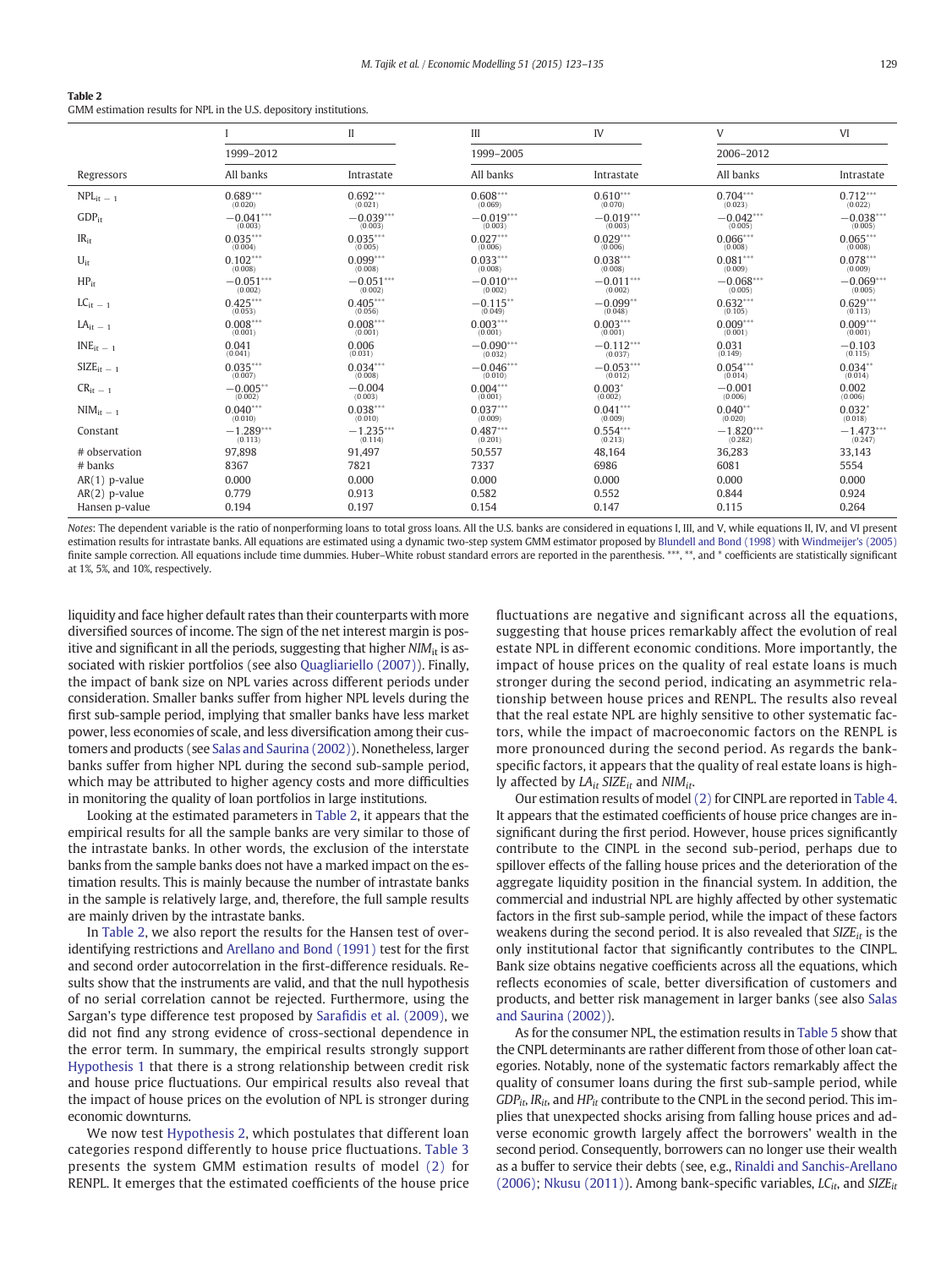#### <span id="page-7-0"></span>Table 3 GMM estimation results for RENPL.

|                        |                     | $\mathbf{I}$        | $\rm III$           | IV                  | V                   | VI                          |
|------------------------|---------------------|---------------------|---------------------|---------------------|---------------------|-----------------------------|
|                        | 1999-2012           |                     | 1999-2005           |                     |                     |                             |
| Regressors             | All banks           | Intrastate          | All banks           | Intrastate          | All banks           | Intrastate                  |
| $RENPL_{it} = 1$       | $0.714***$          | $0.721***$          | $0.660***$          | $0.671***$          | $0.672***$          | $0.685***$                  |
|                        | (0.028)             | (0.030)             | (0.069)             | (0.069)             | (0.027)             | (0.028)                     |
| $GDP_{it}$             | $-0.051***$         | $-0.049***$         | $-0.026***$         | $-0.027***$         | $-0.048***$         | $-0.045***$                 |
|                        | (0.004)             | (0.005)             | (0.005)             | (0.005)             | (0.006)             | (0.007)                     |
| $IR_{it}$              | $0.036***$          | $0.036***$          | $0.034***$          | $0.034***$          | $0.079***$          | $0.080***$                  |
|                        | (0.006)             | (0.006)             | (0.008)             | (0.008)             | (0.011)             | (0.011)                     |
| $U_{it}$               | $0.097***$          | $0.092***$          | $0.039***$          | $0.042***$          | $0.099***$          | $0.093***$                  |
|                        | (0.011)             | (0.012)             | (0.010)             | (0.011)             | (0.012)             | (0.013)                     |
| $HP_{it}$              | $-0.062***$         | $-0.062***$         | $-0.009***$         | $-0.009***$         | $-0.094***$         | $-0.096***$                 |
|                        | (0.003)             | (0.003)             | (0.003)             | (0.002)             | (0.007)             | (0.007)                     |
| $LC_{it} = 1$          | $0.448***$          | $0.441***$          | $-0.066$            | $-0.023$            | $0.526***$          | $0.574***$                  |
|                        | (0.067)             | (0.072)             | (0.065)             | (0.060)             | (0.141)             | (0.154)                     |
| $LA_{it} = 1$          | $0.006***$          | $0.007***$          | $0.002***$          | $0.002**$           | $0.007***$          | $0.006***$                  |
|                        | (0.001)             | (0.001)             | (0.001)             | (0.001)             | (0.002)             | (0.002)                     |
| $INE_{it} = 1$         | 0.054               | $-0.004$            | $-0.120**$          | $-0.165***$         | 0.052               | $-0.090$                    |
|                        | (0.060)             | (0.047)             | (0.047)             | (0.057)             | (0.151)             | (0.121)                     |
| $\text{SIZE}_{it} = 1$ | $0.055***$          | $0.046***$          | $-0.059***$         | $-0.075***$         | $0.084***$          | $0.047**$                   |
|                        | (0.009)             | (0.011)             | (0.014)             | (0.019)             | (0.018)             | (0.019)                     |
| $CR_{it} = 1$          | $-0.004$<br>(0.004) | $-0.003$<br>(0.005) | $0.005*$<br>(0.003) | $0.005*$<br>(0.003) | $-0.005$<br>(0.009) | $-0.001$ <sub>(0.010)</sub> |
| $\text{NIM}_{it} = 1$  | $0.095***$          | $0.095***$          | $0.052***$          | $0.053***$          | $0.144***$          | $0.144***$                  |
|                        | (0.015)             | (0.015)             | (0.012)             | (0.013)             | (0.033)             | (0.033)                     |
| Constant               | $-1.630***$         | $-1.490***$         | $0.583**$           | $0.748**$           | $-2.361***$         | $-1.860***$                 |
|                        | (0.163)             | (0.169)             | (0.284)             | (0.326)             | (0.373)             | (0.358)                     |
| # observation          | 84,478              | 78,315              | 39,763              | 37,531              | 31,334              | 28,264                      |
| # banks                | 6937                | 6415                | 5758                | 5431                | 5249                | 4734                        |
| $AR(1)$ p-value        | 0.000               | 0.000               | 0.000               | 0.000               | 0.000               | 0.000                       |
| $AR(2)$ p-value        | 0.649               | 0.699               | 0.198               | 0.189               | 0.489               | 0.476                       |
| Hansen p-value         | 0.288               | 0.258               | 0.441               | 0.449               | 0.267               | 0.291                       |

Notes: The dependent variable is the ratio of real estate nonperforming loans to total gross real estate loans. All the U.S. banks are considered in eq uations I, III, and V, while equations II, IV, and VI present estimation results for intrastate banks. All equations are estimated using a dynamic two-step system GMM estimator proposed by [Blundell and Bond \(1998\)](#page-11-0) with [Windmeijer's \(2005\)](#page-12-0) finite sample correction. All equations include time dummies. Huber–White robust standard errors are reported in the parenthesis. \*\*\*, \*\*, and \* coefficients are statistically significant at 1%, 5%, and 10%, respectively.

are the only institutional factors that significantly contribute to the CNPL in all the periods. The estimated coefficients of bank size are negative and significant, implying better diversification and more scale efficiency in larger banks. Also, positive coefficients of  $LC_{it}$  suggest

that banks with more concentrated loan portfolios may suffer from higher CNPL.

Summarizing, we find clear support for [Hypothesis 2,](#page-3-0) which postulates that, compared to other loan categories, real estate loans are

#### Table 4

GMM estimation results for CINPL.

|                         |                      | П                    | Ш                     | IV                    | V                 | VI                    |
|-------------------------|----------------------|----------------------|-----------------------|-----------------------|-------------------|-----------------------|
|                         | 1999-2012            |                      | 1999-2005             |                       | 2006-2012         |                       |
| Regressors              | All banks            | Intrastate           | All banks             | Intrastate            | All banks         | Intrastate            |
| $\text{CINPL}_{it} = 1$ | $0.317**$<br>(0.135) | $0.332**$<br>(0.148) | $0.350***$<br>(0.034) | $0.352***$<br>(0.035) | $0.472***(0.114)$ | $0.452***$<br>(0.120) |
| $GDP_{it}$              | $-0.017***$          | $-0.017***$          | $-0.016**$            | $-0.016**$            | $-0.013$          | $-0.008$              |
|                         | (0.006)              | (0.006)              | (0.008)               | (0.008)               | (0.011)           | (0.012)               |
| $IR_{it}$               | $0.027***$           | $0.027***$           | $0.072***$            | $0.075***$            | $0.039**$         | $0.045***$            |
|                         | (0.010)              | (0.010)              | (0.015)               | (0.016)               | (0.017)           | (0.018)               |
| $U_{it}$                | $0.130***$           | $0.126***$           | $0.125***$            | $0.137***$            | $0.130***$        | $0.133***$            |
|                         | (0.020)              | (0.022)              | (0.022)               | (0.023)               | (0.022)           | (0.023)               |
| $HP_{it}$               | $-0.024***$          | $-0.023***$          | 0.001                 | 0.003                 | $-0.031***$       | $-0.034***$           |
|                         | (0.003)              | (0.003)              | (0.005)               | (0.006)               | (0.009)           | (0.010)               |
| $LC_{it} = 1$           | $0.688*$             | 0.619                | $0.775***$            | $0.897***$            | 0.781             | 0.938                 |
|                         | (0.398)              | (0.413)              | (0.268)               | (0.300)               | (0.534)           | (0.651)               |
| $LA_{it} = 1$           | $0.005***$           | $0.005***$           | 0.002                 | 0.002                 | $0.008**$         | $0.007***$            |
|                         | (0.002)              | (0.002)              | (0.002)               | (0.002)               | (0.003)           | (0.003)               |
| $INE_{it}={\bf 1}$      | $0.185**$            | $0.164*$             | 0.153                 | 0.132                 | $0.568*$          | 0.496                 |
|                         | (0.090)              | (0.092)              | (0.217)               | (0.227)               | (0.341)           | (0.372)               |
| $SIZE_{it} = 1$         | $-0.108***$          | $-0.122***$          | $-0.202***$           | $-0.252***$           | $-0.153***$       | $-0.214***$           |
|                         | (0.033)              | (0.045)              | (0.025)               | (0.033)               | (0.041)           | (0.062)               |
| $CR_{it} = 1$           | $-0.017**$           | $-0.016**$           | 0.010                 | 0.009                 | 0.003             | $-0.002$              |
|                         | (0.007)              | (0.008)              | (0.009)               | (0.009)               | (0.011)           | (0.011)               |
| $NIM_{it} = 1$          | 0.033                | 0.035                | 0.017                 | 0.017                 | $-0.010$          | $-0.004$              |
|                         | (0.024)              | (0.021)              | (0.022)               | (0.022)               | (0.029)           | (0.030)               |
| Constant                | $0.893**$            | $1.035*$             | $1.899***$            | $2.328***$            | 0.699             | $1.483**$             |
|                         | (0.427)              | (0.551)              | (0.430)               | (0.505)               | (0.504)           | (0.670)               |
| # observations          | 73,204               | 67,621               | 29,803                | 27,956                | 19,261            | 16,862                |
| $#$ banks               | 6096                 | 5628                 | 4312                  | 4402                  | 3223              | 2821                  |
| $AR(1)$ p-value         | 0.000                | 0.000                | 0.000                 | 0.000                 | 0.000             | 0.000                 |
| $AR(2)$ p-value         | 0.297                | 0.320                | 0.924                 | 0.914                 | 0.192             | 0.423                 |
| Hansen p-value          | 0.162                | 0.165                | 0.336                 | 0.328                 | 0.382             | 0.282                 |

Notes: The dependent variable is the ratio of commercial & industrial nonperforming loans to total commercial & industrial loans. All the U.S. banks are considered in eq uations I, III, and V, while equations II, IV, and VI present estimation results for intrastate banks. All equations are estimated using a dynamic two-step system GMM estimator proposed by [Blundell and Bond](#page-11-0) [\(1998\)](#page-11-0) with [Windmeijer's \(2005\)](#page-12-0) finite sample correction. All equations include time dummies. Huber–White robust standard errors are reported in the parenthesis. \*\*\*, \*\*, and \* coefficients are statistically significant at 1%, 5%, and 10%, respectively.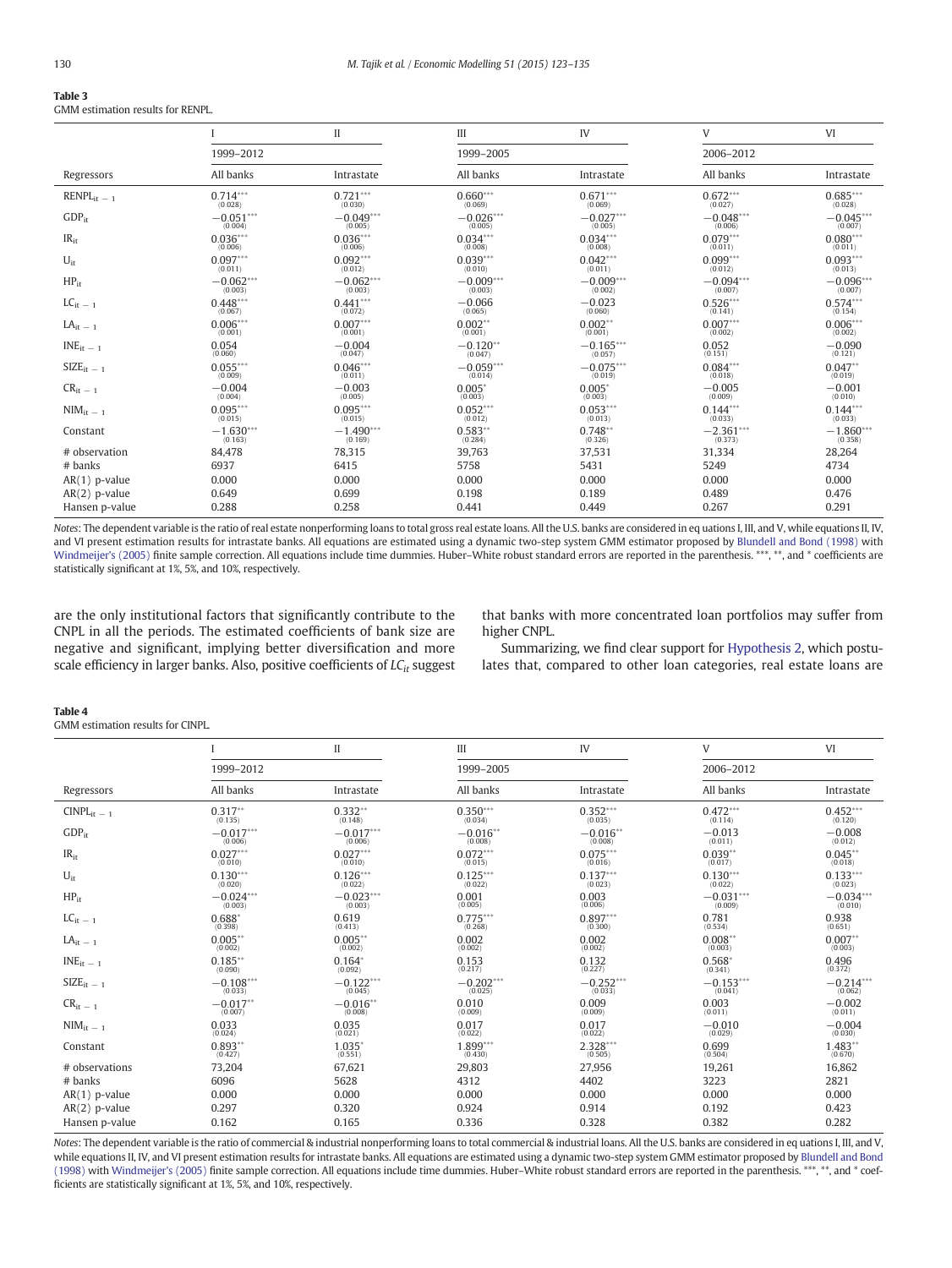<span id="page-8-0"></span>

| Table 5 |                                  |
|---------|----------------------------------|
|         | GMM estimation results for CNPL. |

|                       |             | $\mathbf{I}$ | III         | IV          | V            | VI          |
|-----------------------|-------------|--------------|-------------|-------------|--------------|-------------|
|                       | 1999-2012   |              | 1999-2005   |             | 2006-2012    |             |
| Regressors            | All banks   | Intrastate   | All banks   | Intrastate  | All banks    | Intrastate  |
| $CNPL_{it} = 1$       | $0.316***$  | $0.346***$   | $0.232**$   | $0.219**$   | $0.380***$   | $0.352***$  |
|                       | (0.086)     | (0.095)      | (0.107)     | (0.108)     | (0.121)      | (0.132)     |
| $GDP_{it}$            | $-0.013***$ | $-0.014***$  | $-0.001$    | $-0.001$    | $-0.017***$  | $-0.019***$ |
|                       | (0.004)     | (0.004)      | (0.004)     | (0.004)     | (0.006)      | (0.006)     |
| $IR_{it}$             | $0.010**$   | $0.010**$    | 0.010       | 0.008       | $0.018***$   | $0.019*$    |
|                       | (0.005)     | (0.005)      | (0.009)     | (0.010)     | (0.009)      | (0.010)     |
| $U_{it}$              | $0.019***$  | $0.019***$   | 0.021       | $0.029*$    | 0.014        | 0.014       |
|                       | (0.006)     | (0.006)      | (0.014)     | (0.015)     | (0.010)      | (0.011)     |
| $HP_{it}$             | $-0.001$    | $-0.001$     | $-0.001$    | 0.002       | $-0.012^{*}$ | $-0.014*$   |
|                       | (0.002)     | (0.002)      | (0.004)     | (0.005)     | (0.007)      | (0.008)     |
| $LC_{it} = 1$         | $0.217**$   | $0.216***$   | $0.667***$  | $0.792***$  | $0.747***$   | $0.934***$  |
|                       | (0.090)     | (0.100)      | (0.213)     | (0.232)     | (0.241)      | (0.276)     |
| $LA_{it} = 1$         | $0.003***$  | $0.003***$   | 0.001       | 0.001       | $-0.002$     | $-0.002$    |
|                       | (0.001)     | (0.001)      | (0.001)     | (0.001)     | (0.002)      | (0.002)     |
| $INE_{it} = 1$        | $-0.070$    | $-0.099$     | $-0.140$    | $-0.240$    | 0.073        | $-0.003$    |
|                       | (0.065)     | (0.067)      | (0.173)     | (0.184)     | (0.133)      | (0.151)     |
| $SIZE_{it} = 1$       | $-0.051***$ | $-0.063***$  | $-0.162***$ | $-0.207***$ | $-0.080***$  | $-0.132***$ |
|                       | (0.011)     | (0.015)      | (0.028)     | (0.036)     | (0.026)      | (0.039)     |
| $CR_{it} = 1$         | $-0.001$    | $-0.002$     | $0.010**$   | $0.010**$   | 0.009        | 0.003       |
|                       | (0.004)     | (0.004)      | (0.004)     | (0.005)     | (0.008)      | (0.006)     |
| $\text{NIM}_{it} = 1$ | 0.001       | $-0.004$     | 0.010       | 0.008       | 0.025        | 0.019       |
|                       | (0.010)     | (0.011)      | (0.016)     | (0.017)     | (0.024)      | (0.025)     |
| Constant              | $0.696***$  | $0.847***$   | $2.215***$  | $2.683***$  | $1.005***$   | $1.682***$  |
|                       | (0.167)     | (0.209)      | (0.494)     | (0.578)     | (0.330)      | (0.431)     |
| # observations        | 77,095      | 71,631       | 36,809      | 34,807      | 20,347       | 18,184      |
| # banks               | 6434        | 5973         | 5330        | 5036        | 3404         | 3042        |
| $AR(1)$ p-value       | 0.000       | 0.000        | 0.001       | 0.002       | 0.000        | 0.001       |
| $AR(2)$ p-value       | 0.225       | 0.235        | 0.127       | 0.143       | 0.992        | 0.929       |
| Hansen p-value        | 0.297       | 0.265        | 0.159       | 0.239       | 0.214        | 0.266       |

Notes: The dependent variable is the ratio of consumer nonperforming loans to total gross consumer loans. All the U.S. banks are considered in eq uations I, III, and V, while equations II, IV, and VI present estimation results for intrastate banks. All equations are estimated using a dynamic two-step system GMM estimator proposed by [Blundell and Bond \(1998\)](#page-11-0) with [Windmeijer's \(2005\)](#page-12-0) finite sample correction. All equations include time dummies. Huber-White robust standard errors are reported in the parenthesis. \*\*\*, \*\*, and \* coefficients are statistically significant at 1%, 5%, and 10%, respectively.

more sensitive to house price fluctuations. We also provide empirical evidence that all loan categories are highly sensitive to house price changes during economic downturns. Comparing different loan categories, we find that real estate loans are the most sensitive category to  $GDP_{it}$ , which is typically considered as the main proxy for business cycle fluctuations. The RENPL are also the most persistent category of NPL. Finally, the sensitivity of the NPL to various institutional factors varies among different loan categories.

We now extend our analysis to different types of depository institutions. In order to do so, we follow the FDIC charter type classification and split the depository institutions in our sample into commercial and SI. The two types of institutions are functionally similar as they both accept deposits and issue loans. However, SI are traditionally community oriented organizations that specialize in mortgage lending, whereas CB make various types of loans including commercial and industrial loans.<sup>14</sup>

The GMM estimation results for the commercial and SI are presented in [Tables 6 and 7](#page-9-0), respectively. From [Table 6](#page-9-0) it emerges that the quality of loan portfolios of the CB is highly sensitive to the house price movements. Notably, the estimated coefficients of  $HP_{it}$  are negative and statistically significant across all the periods. In addition, all other macroeconomic factors as well as some bank-specific factors, such as  $LC_{it}$ ,  $LA_{it}$ , and SIZE<sub>it</sub>, significantly contribute to the NPL in CB.

From [Table 7,](#page-9-0) however, it appears that the NPL dynamics are rather in the SI. Unlike CB, SI are less sensitive to the institutional factors. More specifically, none of the bank-specific variables has a remarkable impact on NPL in the SI. However, the estimated coefficients of the lagged dependent variables are slightly higher in the SI, suggesting that NPL are more persistent in SI. As regards the systematic factors, it is found that the quality of loan portfolios of the SI is significantly affected by the macroeconomic variables. In particular, the NPL dynamics in the SI are highly sensitive to the business cycle (see also [Salas and Saurina](#page-12-0) [\(2002\)\)](#page-12-0). The results also show that the impact of the macroeconomic factors on NPL is stronger in the second period, which is consistent with the findings of [Marcucci and Quagliariello \(2009\).](#page-12-0)

As in the case of CB, the estimated coefficients of  $HP_{it}$  are negative and statistically significant in all the equations when SI are considered. However, compared to the CB, the impact of  $HP_{it}$  on the NPL in the SI is higher during the first period and lower in the second period. This indicates that CB are more sensitive to house price developments in downturns. One possible explanation is that, like SI, CB become heavily exposed to the housing markets during a booming period. However, CB do not specialize in mortgage lending and may invest in riskier real estate loans. Accordingly, CB may suffer from higher loan losses when house prices drop. The results in [Table 7](#page-9-0) also show that the impact of house prices on the NPL is stronger during the second period for both types of banks, which lends support to the findings of [Pan and Wang \(2013\),](#page-12-0) who show that the impact of house price fluctuations on credit risk is stronger when the growth of personal income falls below a certain threshold level.

In light of these results, we conclude that house price fluctuations significantly affect the quality of loan portfolios across the two types of institutions, while the magnitude of the impact varies across commercial and SI during different macroeconomic conditions. These results represent evidence in favor of [Hypothesis 3](#page-3-0).

# 6. Further empirical checks

# 6.1. Quality loan portfolios, house prices, and loan losses

Several studies, including [Mian and Su](#page-12-0)fi (2009) and [Hott \(2011\),](#page-12-0) argue that rising house prices increase lenders expectations of future house price growth, which in turn may encourage them to direct credit towards subprime borrowers. As a consequence, banks suffer from high default rates in the subsequent years due to a significant worsening of the quality of loan portfolios.<sup>15</sup> To examine if the quality of loan

<sup>&</sup>lt;sup>14</sup> Federally chartered savings institutions are currently allowed to extend their nonmortgage lending up to 30% of their assets. 15 We thank the anonymous referee for this valuable comment.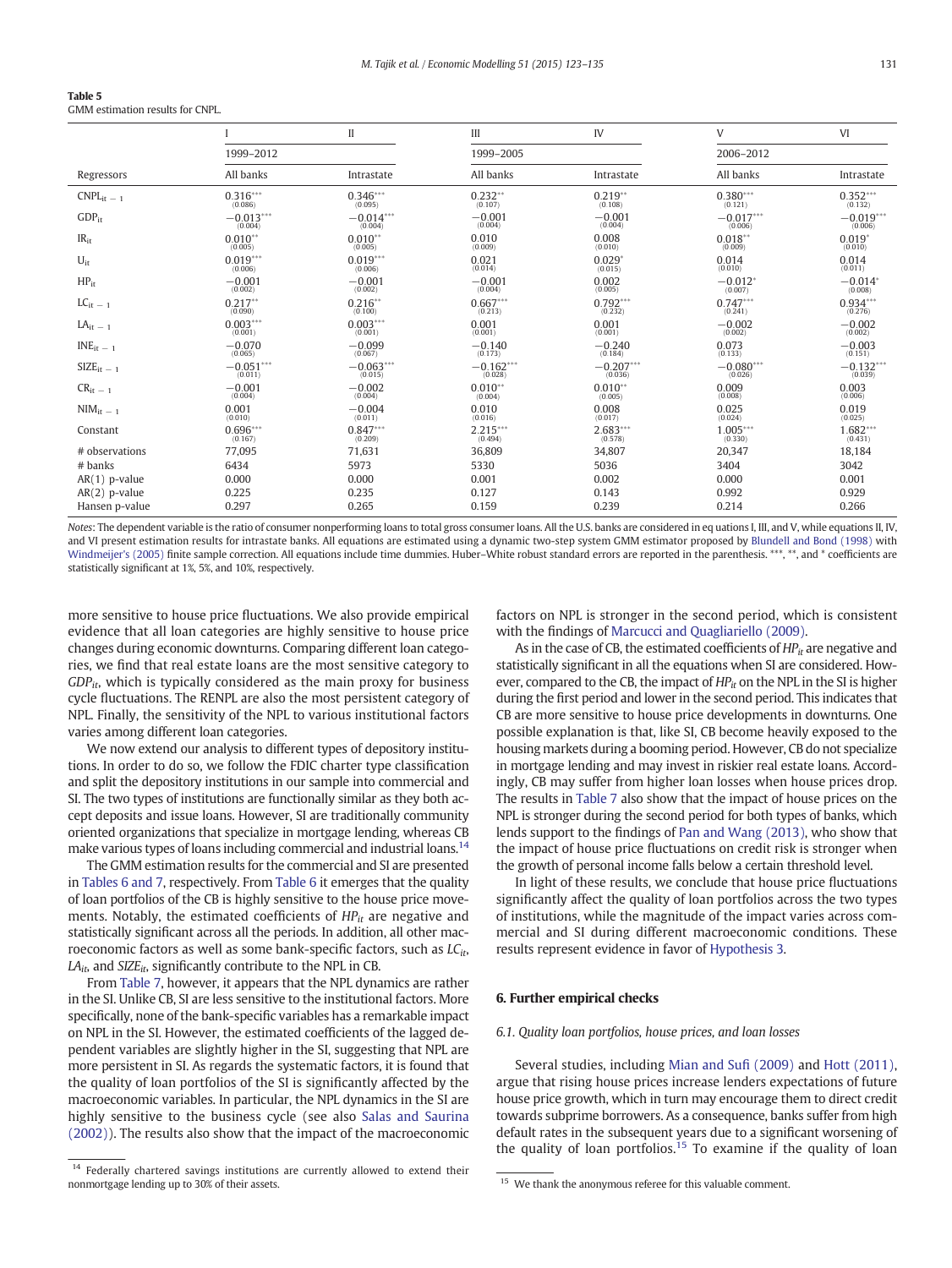# <span id="page-9-0"></span>Table 6

GMM estimation results for NPL in the U.S. commercial banks.

|                       |                        | $\mathbf{I}$           | III                    | IV                     | V                      | VI                     |
|-----------------------|------------------------|------------------------|------------------------|------------------------|------------------------|------------------------|
|                       | 1999-2012              |                        | 1999-2005              |                        |                        |                        |
| Regressors            | All banks              | Intrastate             | All banks              | Intrastate             | All banks              | Intrastate             |
| $\text{NPL}_{it} = 1$ | $0.683***$<br>(0.023)  | $0.666***$<br>(0.023)  | $0.663***$<br>(0.079)  | $0.661***$<br>(0.080)  | $0.696***$<br>(0.025)  | $0.696***$<br>(0.024)  |
| $GDP_{it}$            | $-0.039***$<br>(0.003) | $0.666***$<br>(0.023)  | $-0.020***$<br>(0.004) | $-0.021***$<br>(0.004) | $-0.043***$<br>(0.005) | $-0.039***$<br>(0.005) |
| $IR_{it}$             | $0.036***$<br>(0.005)  | $0.035***$<br>(0.005)  | $0.034***$<br>(0.006)  | $0.034***$<br>(0.006)  | $0.068***$<br>(0.008)  | $0.065***$<br>(0.009)  |
| $U_{it}$              | $0.096***$<br>(0.008)  | $0.099***$<br>(0.008)  | $0.034***$<br>(0.008)  | $0.036***$<br>(0.009)  | $0.071***$<br>(0.009)  | $0.071***$<br>(0.009)  |
| $HP_{it}$             | $-0.052***$<br>(0.002) | $-0.053***$<br>(0.002) | $-0.008***$<br>(0.002) | $-0.008***$<br>(0.002) | $-0.069***$<br>(0.006) | $-0.069***$<br>(0.006) |
| $LC_{it} = 1$         | $0.727***$<br>(0.071)  | $0.690***$<br>(0.076)  | $-0.228***(0.054)$     | $-0.209***$<br>(0.060) | $1.139***$<br>(0.142)  | $1.092***$<br>(0.156)  |
| $LA_{it} = 1$         | $0.009***$<br>(0.001)  | $0.008***$<br>(0.001)  | $0.004***$<br>(0.001)  | $0.004***$<br>(0.001)  | $0.010***$<br>(0.001)  | $0.010***$<br>(0.001)  |
| $INE_{it} = 1$        | 0.012<br>(0.024)       | 0.009<br>(0.025)       | $-0.172***$<br>(0.044) | $-0.180***$<br>(0.044) | $-0.017$<br>(0.081)    | $-0.006$ $_{(0.089)}$  |
| $SIZE_{it-1}$         | $0.031***$<br>(0.007)  | $0.030***$<br>(0.008)  | $-0.040***$<br>(0.012) | $-0.048***$<br>(0.015) | $0.040***$<br>(0.013)  | $0.026^*$ (0.015)      |
| $CR_{it} = 1$         | $-0.001$<br>(0.002)    | $-0.001$<br>(0.003)    | $0.004***$<br>(0.002)  | $0.004***$<br>(0.002)  | 0.004<br>(0.007)       | $0.006 \\ (0.007)$     |
| $\text{NIM}_{it} = 1$ | 0.008<br>(0.008)       | 0.009<br>(0.009)       | $0.037***$<br>(0.009)  | $0.037***$<br>(0.009)  | $-0.018$<br>(0.016)    | $-0.011$<br>(0.016)    |
| Constant              | $-1.294***$<br>(0.099) | $-1.276***$<br>(0.106) | $0.422***$<br>(0.205)  | $0.492***$<br>(0.235)  | $-1.688***$<br>(0.214) | $-1.547***$<br>(0.229) |
| # observations        | 82,427                 | 77,666                 | 42,534                 | 40,800                 | 30,447                 | 28,040                 |
| # banks               | 7056                   | 6652                   | 6173                   | 5919                   | 5101                   | 4698                   |
| $AR(1)$ p-value       | 0.000                  | 0.000                  | 0.000                  | 0.000                  | 0.000                  | 0.000                  |
| $AR(2)$ p-value       | 0.239                  | 0.430                  | 0.171                  | 0.175                  | 0.997                  | 0.948                  |
| Hansen p-value        | 0.179                  | 0.201                  | 0.165                  | 0.169                  | 0.159                  | 0.288                  |

Notes: The dependent variable is the ratio of nonperforming loans to total gross loans. All the U.S. commercial banks are considered in eq uations I, III, and V, while equations II, IV, and VI present estimation results for intrastate commercial banks. All equations are estimated using a dynamic two-step system GMM estimator proposed by [Blundell and Bond \(1998\)](#page-11-0) with [Windmeijer's \(2005\)](#page-12-0) finite sample correction. All equations include time dummies. Huber–White robust standard errors are reported in the parenthesis. \*\*\*, \*\*, and \* coefficients are statistically significant at 1%, 5%, and 10%, respectively.

portfolios influences the relationship between house prices and default rates, we use loan loss allowance (LLA) as a proxy for the amount of subprime loans (or loans that are expected to default) in a bank's loan portfolio. In fact, LLA is the amount of reserves that a bank must

maintain to cover its estimated credit losses on loans due to defaults and non-payment. Accordingly, our empirical models are augmented by including an interaction term between loan loss allowance and house prices. Besides, since the interaction term may be highly

#### Table 7

GMM estimation results for NPL in the U.S. savings institutions.

|                       |                       | $\mathbf{I}$ | Ш                     | IV                    | V           | VI          |
|-----------------------|-----------------------|--------------|-----------------------|-----------------------|-------------|-------------|
|                       | 1999-2012             |              | 1999-2005             |                       | 2006-2012   |             |
| Regressors            | All banks             | Intrastate   | All banks             | Intrastate            | All banks   | Intrastate  |
| $\text{NPL}_{it} = 1$ | $0.695***$            | $0.712***$   | $0.718***$            | $0.708***$            | $0.767***$  | $0.763***$  |
|                       | (0.044)               | (0.045)      | (0.100)               | (0.099)               | (0.039)     | (0.060)     |
| $GDP_{it}$            | $-0.038***$           | $-0.044***$  | $-0.016**$            | $-0.014*$             | $-0.047***$ | $-0.042***$ |
|                       | (0.009)               | (0.011)      | (0.007)               | (0.008)               | (0.011)     | (0.012)     |
| $IR_{it}$             | $0.043***$            | $0.038***$   | $0.028*$              | 0.028                 | $0.067***$  | $0.067**$   |
|                       | (0.011)               | (0.012)      | (0.016)               | (0.017)               | (0.019)     | (0.021)     |
| $U_{it}$              | $0.136***$            | $0.112***$   | $0.037**$             | $0.044**$             | $0.085***$  | $0.087***$  |
|                       | (0.021)               | (0.021)      | (0.017)               | (0.019)               | (0.019)     | (0.028)     |
| $HP_{it}$             | $-0.049***$           | $-0.048***$  | $-0.015***$           | $-0.015***$           | $-0.059***$ | $-0.061***$ |
|                       | (0.004)               | (0.004)      | (0.003)               | (0.003)               | (0.012)     | (0.013)     |
| $LC_{it} = 1$         | $0.313*$              | $0.494**$    | $0.170*$              | $0.191*$              | 0.412       | $0.664*$    |
|                       | (0.172)               | (0.201)      | (0.087)               | (0.099)               | (0.265)     | (0.341)     |
| $LA_{it} = 1$         | $0.003*$              | $0.002***$   | 0.001                 | 0.001                 | 0.004       | 0.003       |
|                       | (0.002)               | (0.001)      | (0.001)               | (0.001)               | (0.003)     | (0.003)     |
| $INE_{it} = 1$        | 0.129                 | $-0.038$     | 0.017                 | 0.027                 | 0.262       | $-0.478$    |
|                       | (0.162)               | (0.134)      | (0.030)               | (0.039)               | (0.514)     | (0.405)     |
| $SIZE_{it} = 1$       | $0.045***$            | 0.031        | $-0.021$ <sup>*</sup> | $-0.026$ <sup>*</sup> | $0.092*$    | 0.024       |
|                       | (0.022)               | (0.025)      | (0.012)               | (0.015)               | (0.048)     | (0.043)     |
| $CR_{it} = 1$         | $-0.014$ <sup>*</sup> | $-0.017*$    | $-0.003$              | $-0.004$              | $-0.004$    | $-0.008$    |
|                       | (0.008)               | (0.009)      | (0.003)               | (0.003)               | (0.011)     | (0.014)     |
| $NIM_{it} = 1$        | $0.158**$             | $0.172**$    | $0.066*$              | $0.080*$              | $0.284***$  | $0.207*$    |
|                       | (0.064)               | (0.069)      | (0.038)               | (0.043)               | (0.108)     | (0.108)     |
| Constant              | $-1.618***$           | $-1.437***$  | $-0.107$              | $-0.111$              | $-3.021**$  | $-1.444$    |
|                       | (0.481)               | (0.486)      | (0.262)               | (0.299)               | (1.288)     | (1.098)     |
| # observations        | 15,471                | 13,831       | 8023                  | 7364                  | 5836        | 5103        |
| $#$ banks             | 1311                  | 1169         | 1164                  | 1067                  | 980         | 856         |
| $AR(1)$ p-value       | 0.000                 | 0.000        | 0.000                 | 0.000                 | 0.000       | 0.000       |
| $AR(2)$ p-value       | 0.578                 | 0.551        | 0.187                 | 0.124                 | 0.492       | 0.345       |
| Hansen p-value        | 0.231                 | 0.255        | 0.134                 | 0.171                 | 0.249       | 0.195       |

Notes: The dependent variable is the ratio of nonperforming loans to total gross loans. All the U.S. savings institutions are considered in equations I, III, and V, while equations II, IV, and VI present estimation results for intrastate savings institutions. All equations are estimated using a dynamic two-step system GMM estimator proposed by [Blundell and Bond \(1998\)](#page-11-0) with [Windmeijer's \(2005\)](#page-12-0) finite sample correction. All equations include time dummies. Huber–White robust standard errors are reported in the parenthesis. \*\*\*, \*\*, and \* coefficients are statistically significant at 1%, 5%, and 10%, respectively.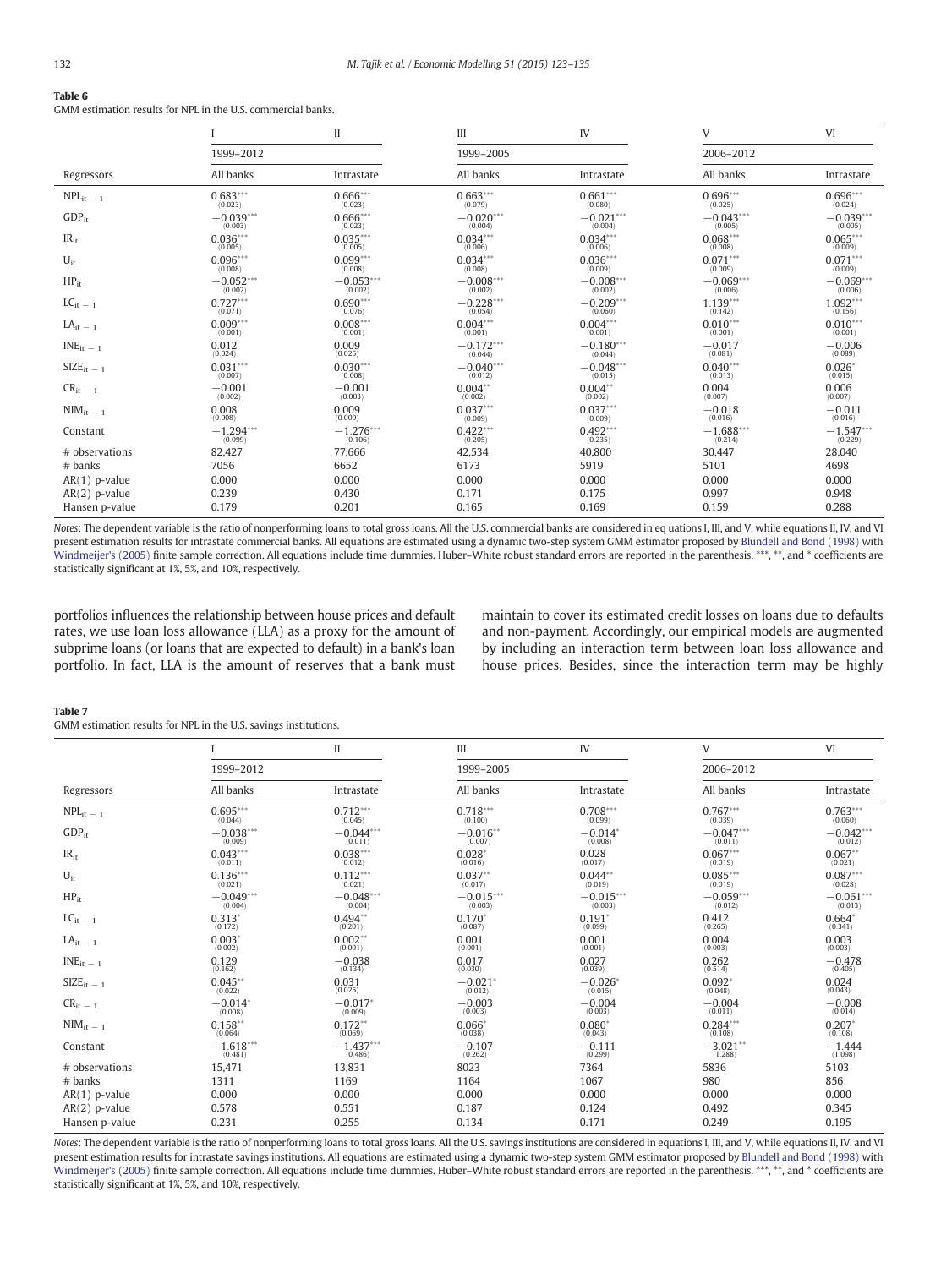<span id="page-10-0"></span>correlated with house prices, we run separate regressions by including the interaction term but without house price fluctuations. Using the interaction term allows us to investigate if the impact of house prices on default rates varies at different levels of loan loss allowance. In other words, we can examine if banks with deteriorating loan portfolios are more sensitive to house price fluctuations. Estimation results are presented in Table 8. In order to save space, we only present the estimates of house price fluctuations and the interaction term.16 From Table 8 it appears that the interaction between house price fluctuations and loan loss allowance significantly affects aggregate NPL in all institutions, CB, and SI, while the impact is insignificant when separate loan categories are considered. This indicates that banks with higher subprime loans suffer from higher default rates when house prices drop. Furthermore, these results broadly support our previous findings regarding the impact of house prices on NPL. In particular, it is found that house price fluctuations significantly affect NPL, while real estate loans (among loan categories) and CB (among bank types) are more sensitive to falling house prices.

# 6.2. Alternative house price indicators

We now assess the robustness of our empirical results set out above by employing three alternative measures of house price fluctuations. One possible alternative to state-level house price fluctuations are changes in house prices at metropolitan statistical area (MSA) level. In fact, previous studies regarding the impact of house prices on the performance of U.S. banks have used both state-level house prices (see [Berger and Bouwman \(2015\)\)](#page-11-0) and MSA-level house prices (see [Pan and Wang \(2013\)](#page-12-0); [Favara and Imbs \(2015\)\)](#page-12-0). Our main analysis, however, is based on state-level house prices for two important reasons: (i) to use MSA-level data, the sample should be reduced to MSA banks (banks that are headquartered in metropolitan statistical areas), meaning that a large number of non-MSA banks are dropped from the sample, (ii) many U.S. banks, particularly MSA banks, operate in more than one MSA, which may imply that they are less affected by house prices in the MSA where their headquarters are located. The FHFA provides data for two types of house price indices: a purchase only index that is calculated based on purchases and an all transaction index that is calculated based on both purchases and appraisals. So far, we have used the purchase only index as lending policies are mainly affected by purchases rather than appraisals (see [Berger and Bouwman](#page-11-0) [\(2015\)\)](#page-11-0). Nonetheless, we can use all transaction House Price Index as an alternative to purchase-only house prices in order to assess the robustness of our main results. The last potential concern relates to the possibility that default rates are affected by longer-term house price fluctuations. In fact, borrowers' decisions to default may be influenced by house price movements over a longer period. Therefore, we consider the percentage change in the house prices from year  $t - 2$  to year t as the third alternative to our main house price indicator.

Using these three alternative house price indicators, we re-estimate models [\(1\)](#page-3-0)–(3) and report the results in [Table 9.](#page-11-0) In order to save space, we only report the estimates of house price indicators.<sup>17</sup> From [Table 9](#page-11-0) it appears that most estimated coefficients are consistent in terms of sign and statistical significance with those obtained using state-level purchase-only house price fluctuations. In particular, regardless of which indicator is employed, the results reveal that changes in house prices have a negative and significant impact on default rates, while the impact is more pronounced during economic downturn. Similar results are obtained when comparing loan portfolios. More specifically,

### Table 8

Impact of interaction between loan loss allowance and house prices on loan losses.

|                      | Dependent                  | Explanatory                   |                        |                        |
|----------------------|----------------------------|-------------------------------|------------------------|------------------------|
|                      | Variable                   | Variables                     | With HP                | Without HP             |
| All institutions     | $NPL_{it}$                 | $HP_{it}$                     | $-0.040***$<br>(0.003) |                        |
|                      | $NPL_{it}$                 | $HP_{it} \times LLA_{it-1}$   | $-0.013***$<br>(0.002) | $-0.014***$<br>(0.002) |
| Commercial banks     | $NPL_{it}$                 | $HP_{it}$                     | $-0.040***$<br>(0.003) |                        |
|                      | $NPL_{it}$                 | $HP_{it} \times LLA_{it} = 1$ | $-0.013***$<br>(0.002) | $-0.014***$<br>(0.002) |
| Savings institutions | $NPL_{it}$                 | $HP_{it}$                     | $-0.038***$<br>(0.007) |                        |
|                      | $NPL_{it}$                 | $HP_{it} \times LLA_{it}$     | $-0.010*$<br>(0.006)   | $-0.032***$<br>(0.006) |
| Real estate loans    | <b>RENPL</b> <sub>it</sub> | $HP_{it}$                     | $-0.075***$<br>(0.003) |                        |
|                      | $RENPL_{it} = 1$           | $HP_{it} \times LLA_{it} = 1$ | $-0.001$<br>(0.001)    | $-0.002$<br>(0.002)    |
| Commercial loans     | $CINPL_{it}$               | $HP_{it}$                     | $-0.020***$<br>(0.003) |                        |
|                      | $CINPL_{it}$               | $HP_{it} \times LLA_{it-1}$   | $-0.001$<br>(0.001)    | $-0.001$<br>(0.001)    |
| Consumer loans       | $CNPL_{it}$                | $HP_{it}$                     | $-0.004$<br>(0.003)    |                        |
|                      | $CNPL_{it}$                | $HP_{it} \times LLA_{it}$ - 1 | $-0.002$<br>(0.002)    | $-0.003*$<br>(0.002)   |

Notes: All equations are estimated over the period 1999–2012 and by using a dynamic two-step system GMM estimator proposed by [Blundell and Bond \(1998\)](#page-11-0) with [Windmeijer's \(2005\)](#page-12-0) finite sample correction. Huber–White robust standard errors are reported in the parenthesis. \*\*\*, \*\*, and \* coefficients are statistically significant at 1%, 5%, and 10%, respectively. The detailed results with other explanatory variables are available from the authors upon request.

the effects of house prices on NPL vary across loan categories, with real estate loans being the most responsive category. Furthermore, in line with our previous finding, the results show that CB are more sensitive to falling house prices, compared to SI. Overall, the empirical results presented in [Table 9](#page-11-0) strongly support the robustness of our key findings regarding the effects of house prices on loan losses.

# 6.3. Alternative methodologies and specifications

Our findings are also robust when different econometric methodologies and model specifications are used. In particular, we tried (i) using first-difference GMM model to estimate models  $(1)$ – $(3)$ ,  $(ii)$  using different model specifications by adding interaction dummies or dropping some of the explanatory variables from the main models, (iii) using alternative indicators for our credit risk determinants, (iv) using loan loss provisions instead of NPL as a proxy for credit risk. However, our key findings remained unchanged when these alternative approaches were used. The results are not reported here for the sake of brevity, but are available from the authors upon request.

# 7. Concluding remarks

The recent financial crisis in the United States highlights the key role that house prices play in destabilizing the financial system. In particular, falling house prices triggered a sharp increase in loan losses across U.S. banks, which in turn led to a severe macroeconomic downturn. Using a large panel of U.S. depository institutions over the period 1999– 2012, we use dynamic panel data models to test three hypotheses regarding the relationship between house price fluctuations and NPL.

With respect to [Hypothesis 1](#page-3-0), we detect a strong negative relationship between house price fluctuations and NPL, i.e., falling house prices are tightly linked to higher default rates. Furthermore, the relationship between house prices and credit risk is asymmetric, meaning that the impact of house price fluctuations on the evolution of NPL is stronger during adverse macroeconomic conditions. With respect to [Hypothesis 2](#page-3-0), we find that the impact of changes in house prices varies widely across different loan categories, with real estate loans being the most responsive loan category to the housing market conditions. The test of [Hypothesis 3](#page-3-0) reveals that different types of depository

 $^{16}\,$  Note that for other explanatory variables, the estimated coefficients are broadly similar to those presented in [Section 5](#page-5-0). The detailed results are available from the authors upon request.

 $17$  Note that for other explanatory variables, the estimated coefficients are broadly similar to those presented in [Section 5](#page-5-0). The detailed results are available from the authors upon request.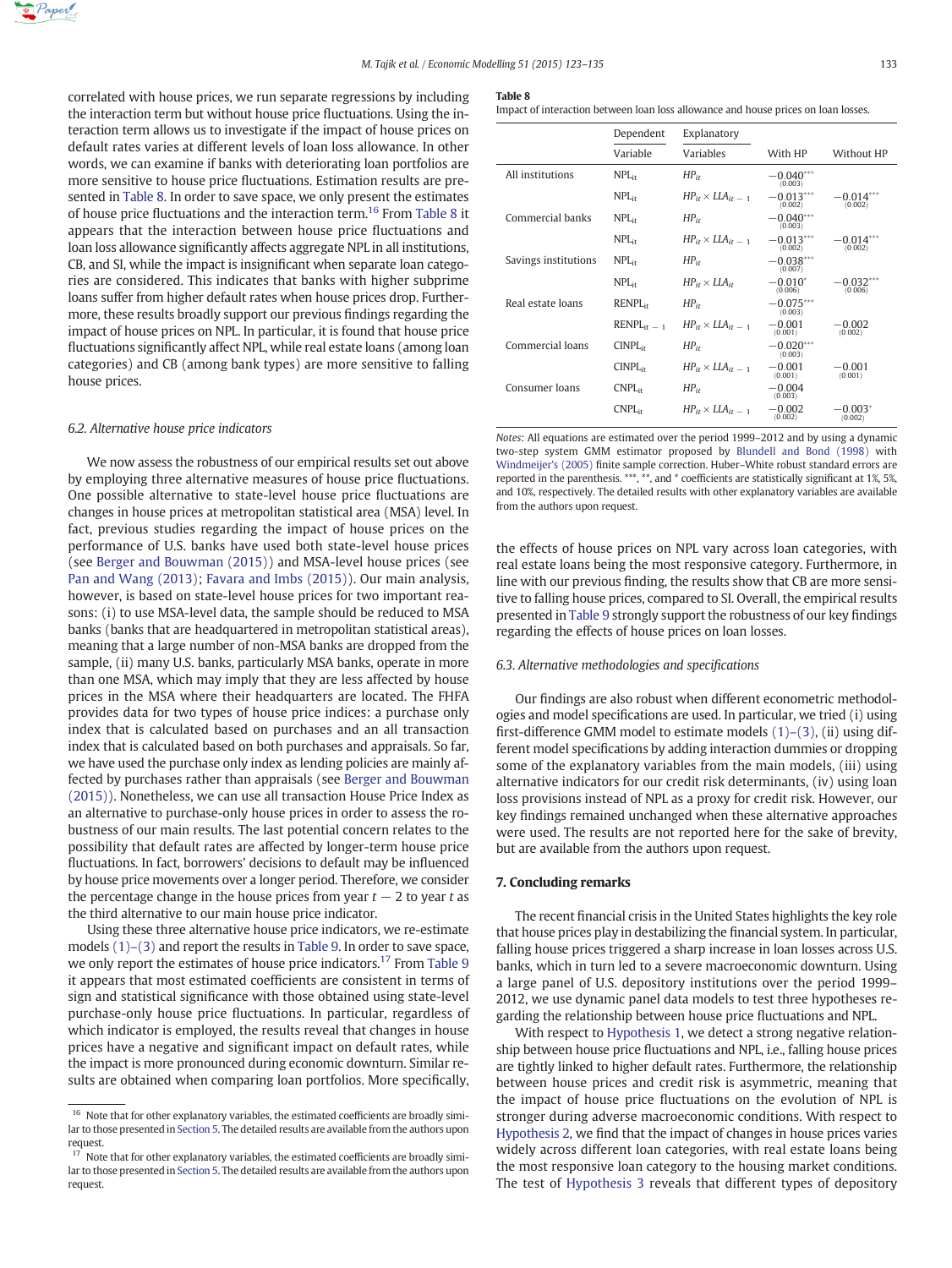#### <span id="page-11-0"></span>Table 9

Impact of alternative measures of house price fluctuations on loan losses.

|                      | Dependent                  | Time      | 'MSA-level'             | 'All-transaction'      | 'Longer-term'                    |
|----------------------|----------------------------|-----------|-------------------------|------------------------|----------------------------------|
|                      | variable                   | period    | HP                      | HP                     | HP                               |
| All institutions     | $NPL_{it}$                 | 1999-2012 | $-0.0571***$<br>(0.003) | $-0.053***$<br>(0.003) | $-0.049***$<br>(0.003)           |
|                      | $NPL_{it}$                 | 1999-2005 | $-0.002**$<br>(0.001)   | $-0.009***$<br>(0.002) | $-0.014*$<br>(0.008)             |
|                      | $NPL_{it}$                 | 2006-2012 | $-0.073***$<br>(0.007)  | $-0.067***$<br>(0.007) | $-0.016***$<br>(0.005)           |
| Commercial banks     | $NPL_{it}$                 | 1999-2012 | $-0.055***$<br>(0.004)  | $-0.050***$<br>(0.003) | $-0.042***$<br>(0.004)           |
|                      | $NPL_{it}$                 | 1999-2005 | 0.001<br>(0.004)        | $-0.007**$<br>(0.003)  | $-0.006$<br>(0.004)              |
|                      | $NPL_{it}$                 | 2006-2012 | $-0.073***$<br>(0.007)  | $-0.063***$<br>(0.007) | $-0.019***$<br>(0.005)           |
| Savings institutions | $NPL_{it}$                 | 1999-2012 | $-0.040***$<br>(0.004)  | $-0.046***$<br>(0.004) | $-0.038***$<br>(0.005)           |
|                      | <b>NPL</b> <sub>it</sub>   | 1999-2005 | $-0.007*$<br>(0.004)    | $-0.013***$<br>(0.004) | $-0.008**$<br>(0.004)            |
|                      | $NPL_{it}$                 | 2006-2012 | $-0.062***$<br>(0.014)  | $-0.055***$<br>(0.010) | $-0.014**$<br>(0.007)            |
| Real estate loans    | <b>RENPL</b> <sub>it</sub> | 1999-2012 | $-0.081***$<br>(0.005)  | $-0.059***$<br>(0.004) | $-0.051***$<br>(0.006)           |
|                      | <b>RENPL</b> <sub>it</sub> | 1999-2005 | $-0.014***$<br>(0.002)  | $-0.008***$<br>(0.003) | $-0.011***$<br>(0.003)           |
|                      | <b>RENPL</b> <sub>it</sub> | 2006-2012 | $-0.105***$<br>(0.008)  | $-0.089***$<br>(0.009) | $-0.034***$<br>(0.006)           |
| Commercial loans     | $CINPL_{it}$               | 1999-2012 | $-0.022***$<br>(0.004)  | $-0.020***$<br>(0.005) | $-0.026***$<br>(0.004)           |
|                      | $CINPL_{it}$               | 1999-2005 | $-0.011*$<br>(0.006)    | 0.002<br>(0.006)       | $-0.001$<br>(0.006)              |
|                      | $CINPL_{it}$               | 2006-2012 | $-0.029***$<br>(0.010)  | $-0.032***$<br>(0.010) | $-0.036***$<br>(0.008)           |
| Consumer loans       | $CNPL_{it}$                | 1999-2012 | $-0.008**$<br>(0.004)   | $-0.001$<br>(0.001)    | $-0.011***$<br>(0.002)           |
|                      | $CNPL_{it}$                | 1999-2005 | $-0.014*$<br>(0.009)    | $-0.001$<br>(0.002)    | $-0.022***$<br>(0.005)           |
|                      | $CNPL_{it}$                | 2006-2012 | $-0.002$<br>(0.006)     | $-0.013**$<br>(0.006)  | $-0.011$ <sup>*</sup><br>(0.006) |

Notes: All equations are estimated using a dynamic two-step system GMM estimator proposed by Blundell and Bond (1998) with [Windmeijer's \(2005\)](#page-12-0) finite sample correction. Huber– White robust standard errors are reported in the parenthesis. \*\*\*, \*\*, and \* coefficients are statistically significant at 1%, 5%, and 10%, respectively. The detailed results with other explanatory variables are available from the authors upon request.

institutions react differently to the housing prices. In particular, our results show that CB are more sensitive to the house price movements during downturns.

These findings have several important implications. First, regulators should consider house prices as a key macroprudential indicator in order to promote banking stability. In this context, it is of crucial importance to provide a framework to control the circular relationship between house prices, bank lending, and loan losses. On the one hand, it is essential to control the aggregate lending level in local housing markets to ensure smooth house price movements and to avoid the creation of housing bubbles. Our empirical results reveal that severe adverse house price movements can lead to a sharp increase in default rates. On the other hand, regulators should consistently monitor the exposure of depository institutions to the housing markets. In particular, any rapid shift in the combination of loan portfolios, especially towards real estate loans, can serve as a signal for a potential rise in subprime loans, which may eventually lead to high loan losses.

Second, regulators should provide separate frameworks to examine the soundness of different loan categories. According to our empirical results, loan categories respond differently to both systematic and idiosyncratic factors. In particular, real estate loans are highly sensitive to house price fluctuations. Therefore, it is important to consistently control the quality of loan portfolios that contain a high portion of real estate loans, especially when there is a sharp rise in house prices. In fact, regulators can impose counter-cyclical capital buffers on the basis of the housing cycles to avoid severe liquidity shortages in the banking system when house prices drop.

Finally, regulators should carefully monitor different factors that may induce a shift in bank lending behavior. In particular, careful attention should be paid to any new behavior that may lead to a sharp increase in real estate lending of CB. Compared to SI, CB are expected to have less expertise in mortgage lending as they are not mandated to concentrate on residential mortgages. Besides, CB may have better access to external funding as they are able to offer a wider range of financial products. Therefore, rising house prices and lending competition may encourage them to direct credits towards subprime borrowers, which may eventually lead to higher default rates.

#### References

- Arellano, M., Bond, S., 1991. Some tests of specifi[cation for panel data: Monte Carlo evi](http://refhub.elsevier.com/S0264-9993(15)00210-2/rf0005)[dence and an application to employment equations. Rev. Econ. Stud. 58 \(2\), 277](http://refhub.elsevier.com/S0264-9993(15)00210-2/rf0005)–297.
- Arellano, M., Bover, O., 1995. [Another look at the instrumental variable estimation of](http://refhub.elsevier.com/S0264-9993(15)00210-2/rf0010) [error-components models. J. Econ. 68 \(1\), 29](http://refhub.elsevier.com/S0264-9993(15)00210-2/rf0010)–51.
- Barrell, R., Davis, E.P., Karim, D., Liadze, I., 2010. [Bank regulation, property prices and early](http://refhub.elsevier.com/S0264-9993(15)00210-2/rf0015) [warning systems for banking crises in OECD countries. J. Bank. Financ. 34 \(9\),](http://refhub.elsevier.com/S0264-9993(15)00210-2/rf0015) 2255–[2264.](http://refhub.elsevier.com/S0264-9993(15)00210-2/rf0015)
- Berger, A.N., Bouwman, C.H., 2015. [How does capital affect bank performance during](http://refhub.elsevier.com/S0264-9993(15)00210-2/rf0020) fi[nancial crises? J. Financ. Econ. 109 \(1\), 146](http://refhub.elsevier.com/S0264-9993(15)00210-2/rf0020)–176.
- Berger, A.N., DeYoung, R., 1997. Problem loans and cost effi[ciency in commercial banks.](http://refhub.elsevier.com/S0264-9993(15)00210-2/rf0025) [J. Bank. Financ. 21 \(6\), 849](http://refhub.elsevier.com/S0264-9993(15)00210-2/rf0025)–870.
- Berger, A.N., Udell, G.F., 2004. [The institutional memory hypothesis and the procyclicality](http://refhub.elsevier.com/S0264-9993(15)00210-2/rf0030) [of bank lending behavior. J. Financ. Intermed. 13 \(4\), 458](http://refhub.elsevier.com/S0264-9993(15)00210-2/rf0030)–495.

Bernanke, B., Gertler, M., 1989. [Agency costs, net worth, and business](http://refhub.elsevier.com/S0264-9993(15)00210-2/rf0035) fluctuations. Am. [Econ. Rev. 79 \(1\), 14](http://refhub.elsevier.com/S0264-9993(15)00210-2/rf0035)–31.

- Bernanke, B., Gertler, M., Gilchrist, S., 1996. The fi[nancial accelerator and the](http://refhub.elsevier.com/S0264-9993(15)00210-2/rf0040) flight to [quality. Rev. Econ. Stat. 78 \(1\), 1](http://refhub.elsevier.com/S0264-9993(15)00210-2/rf0040)–15.
- Blundell, R., Bond, S., 1998. [Initial conditions and moment restrictions in dynamic panel](http://refhub.elsevier.com/S0264-9993(15)00210-2/rf0045) [data models. J. Econ. 87 \(1\), 115](http://refhub.elsevier.com/S0264-9993(15)00210-2/rf0045)–143.
- Bond, S.R., 2002. [Dynamic panel data models: a guide to micro data methods and practice.](http://refhub.elsevier.com/S0264-9993(15)00210-2/rf0050) [Port. Econ. J. 1 \(2\), 141](http://refhub.elsevier.com/S0264-9993(15)00210-2/rf0050)–162.
- Borio, C.E., Lowe, P.W., 2002. [Asset Prices, Financial and Monetary Stability: Exploring the](http://refhub.elsevier.com/S0264-9993(15)00210-2/rf0055) [Nexus. Bank for International Settlements Working Paper 114.](http://refhub.elsevier.com/S0264-9993(15)00210-2/rf0055)
- Borio, C., Furfine, C., Lowe, P., 2001. [Procyclicality of the Financial System and Financial](http://refhub.elsevier.com/S0264-9993(15)00210-2/rf0060) [Stability: Issues and Policy Options. Bank for International Settlements Working](http://refhub.elsevier.com/S0264-9993(15)00210-2/rf0060) [Paper 1](http://refhub.elsevier.com/S0264-9993(15)00210-2/rf0060).
- Case, K.E., Quigleyt, J.M., Shiller, R.J., 2005. [Comparing wealth effects: the stock market](http://refhub.elsevier.com/S0264-9993(15)00210-2/rf0065) [versus the housing market. Adv. Macroecon. 5 \(1\), 1](http://refhub.elsevier.com/S0264-9993(15)00210-2/rf0065)–34.
- Daglish, T., 2009. [What motivates a subprime borrower to default? J. Bank. Financ. 33 \(4\),](http://refhub.elsevier.com/S0264-9993(15)00210-2/rf0070) 681–[693.](http://refhub.elsevier.com/S0264-9993(15)00210-2/rf0070)
- Davis, M.A., Heathcote, J., 2005. Housing and the business cycle<sup>\*</sup>. Int. Econ. Rev. 46 (3), 751–[784.](http://refhub.elsevier.com/S0264-9993(15)00210-2/rf0075)
- Davis, E.P., Zhu, H., 2009. [Commercial property prices and bank performance. Q. Rev.](http://refhub.elsevier.com/S0264-9993(15)00210-2/rf0080) [Econ. Finance 49 \(4\), 1341](http://refhub.elsevier.com/S0264-9993(15)00210-2/rf0080)–1359.
- Davis, E.P., Zhu, H., 2011. [Bank lending and commercial property cycles: some cross](http://refhub.elsevier.com/S0264-9993(15)00210-2/rf0085)[country evidence. J. Int. Money Financ. 30 \(1\), 1](http://refhub.elsevier.com/S0264-9993(15)00210-2/rf0085)–21.